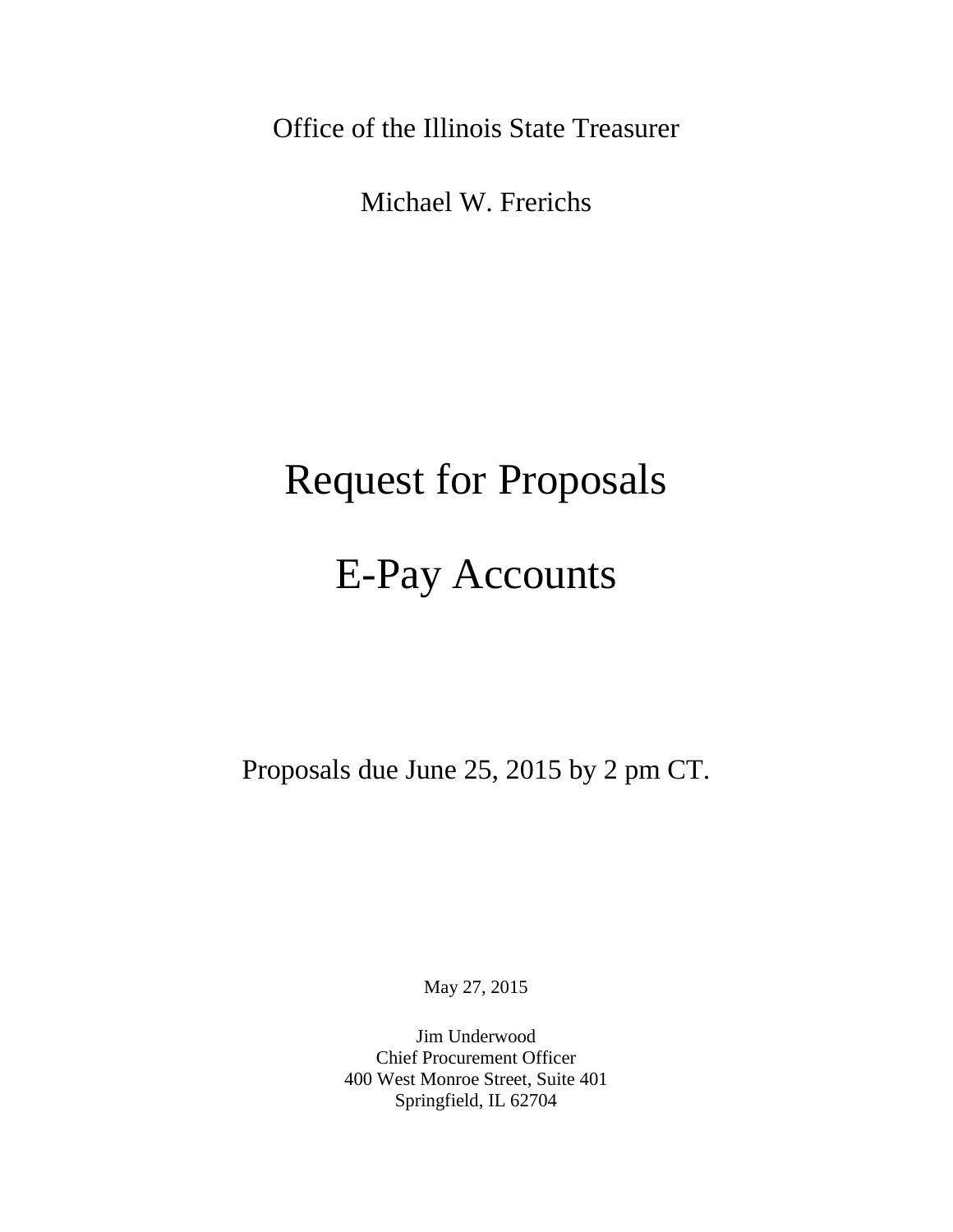## Office of the Illinois State Treasurer Request for Proposals<br>E-Pay Accounts

## Table of Contents

| Appendix A Illinois State Treasurer Certifications                                                   |
|------------------------------------------------------------------------------------------------------|
| Appendix B Disclosures Financial Interest and Potential Conflicts of Interest (Disclosure<br>Form A) |
| Appendix C Disclosures Other Contract and Procurement Related Information (Disclosure Form B)        |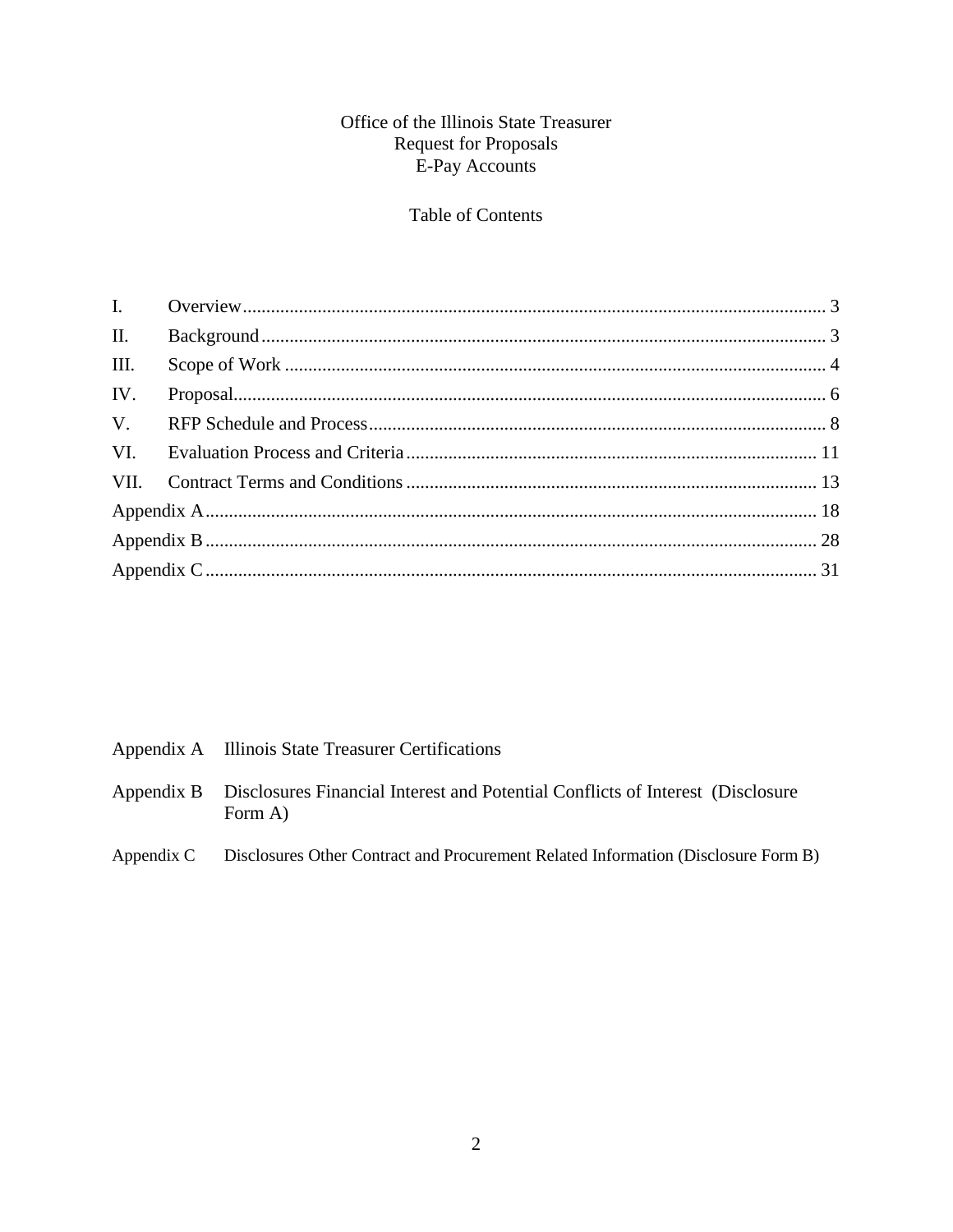## <span id="page-2-0"></span>**I. Overview**

This is a Request for Proposal ("RFP") regarding the Office of the Illinois State Treasurer's ("Treasurer") electronic payment processing program ("E-Pay") and the bank accounts affiliated thereto. Due to the planned custodial transition of the public treasurer's investment pool ("Illinois Funds"), the E-Pay accounts must also be transitioned to a new custodial bank. This RFP seeks a financial institution that can 1) provide E-Pay accounts where the funding of electronic payments can settle and 2) assign such accounts the current E-Pay routing number and account numbers (collectively, the "Project"). The Treasurer does not seek an electronic payment processor at this time.

Financial institutions that submit responses ("Respondents") shall submit their responses to this RFP ("Proposals") by 2 pm on June 25, 2015. The winning Respondent ("Contractor") shall enter into a contract with the Treasurer ("Agreement") for an initial term of four (4) years. Upon expiration of this term, the Treasurer shall have the option to renew the Agreement for additional periods, not to exceed a total of ten (10) years, including the initial four (4) years.

## <span id="page-2-1"></span>**II. Background**

This Section provides an explanation of the E-Pay program and the changes it will be undergoing.

## **A. What is E-Pay?**

Authorized by Section 17 of the State Treasurer Act, 15 ILCS 505/17, the Treasurer administers a public treasurers' investment pool ("Illinois Funds") and, as a corollary, E-Pay. E-Pay is an electronic payment processing service made available only to units of Illinois government that invest in the Illinois Funds. Participants include, but are not limited to, county treasurers, circuit clerks, municipalities, colleges, and universities.

E-Pay provides Participants a safe and secure electronic payment program that allows a Participant's customers ("Customers") the ability to pay bills 24 hours a day, seven days a week. Participants may accept credit cards, bank cards, and electronic checks via the internet, over-thephone through a telephone system ("IVR") and over-the-counter ("OTC"). The Treasurer has approximately 800 State and local Participants with over 5,000 operating merchant identification numbers.

## **B. Current account structure**

All E-Pay accounts are Illinois Funds accounts, making them investment accounts within the Illinois Funds. Currently, these accounts are allowed to initiate transactions via wire, automated clearing house ("ACH"), and check. However, the Treasurer is in the process of removing check writing capabilities from the E-Pay accounts and will be completed prior to the transition to the Contractor. As these accounts are currently Illinois Funds accounts, Participants do not receive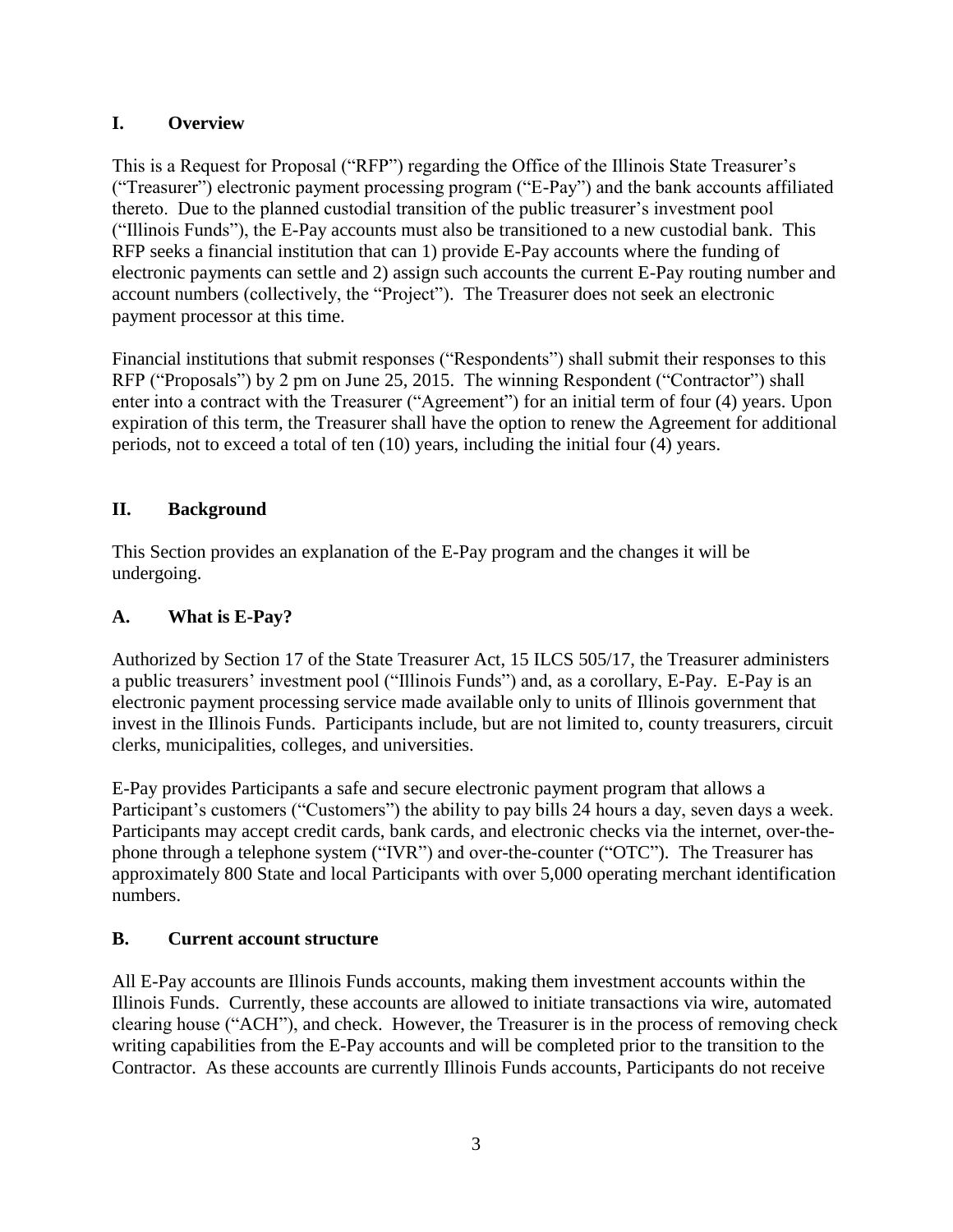direct charges for the services. The costs are part of the overall custodian fee charged against the earnings of the Illinois Funds.

The average total balance of all E-Pay accounts over the past 18 months is nearly \$739,000,000.00. The total program processing volume funded to E-Pay accounts is approximately \$150,000,000.00 per month. During 2014, the monthly average chargeback volume against all accounts was approximately \$23,333 per month, and for 2015 year to date the average has been approximately \$37,750. There is an average of 5 overdraft accounts per month with no more than 12 per month over the past 12 months. Currently, there is no charge for overdrafts.

## **C. Transition of E-Pay**

The Treasurer is currently coordinating a transition between custodians for the Illinois Funds. As a result of the transition, E-Pay will also require a new custodial bank. Currently, the E-Pay accounts are held on a Hogan platform. After the transition to a new bank custodian, the E-Pay accounts will be "transaction" accounts.

In order to provide Participants with an efficient transition, Participants must retain the current E-Pay American Bank Association ("ABA") routing transit number and their current account numbers ("Account Numbers"). All E-Pay accounts currently have the same ABA routing transit number, which is 081225707 ("ABA Number"). At this time, only the Illinois Funds and E-Pay accounts utilize the ABA Number. However, after the transition to the Contractor, only E-Pay accounts will utilize the ABA Number.

E-Pay account numbers currently have a 10 or 12 digit format. The current Account Number structure is as follows:

| E-Pay Account Numbers: | 71391xxxxx, 15160xxxxxxx |
|------------------------|--------------------------|
|                        | 43486xxxxx, 25160xxxxxxx |

#### <span id="page-3-0"></span>**III. Scope of Work**

With this RFP, the Treasurer seeks a Contractor that will obtain the ABA Number; provide Participants with E-Pay accounts bearing the ABA Number and Account Numbers; and, at the expiration of the Agreement, transfer the ABA Number and Account Numbers to a successor bank, selected by the Treasurer. Sections III.A through III.C are hereinafter referred to collectively as the "Work."

#### **A. Transition**

The Contractor shall perform the following:

1. Obtain the ABA Number for the sole benefit of E-Pay;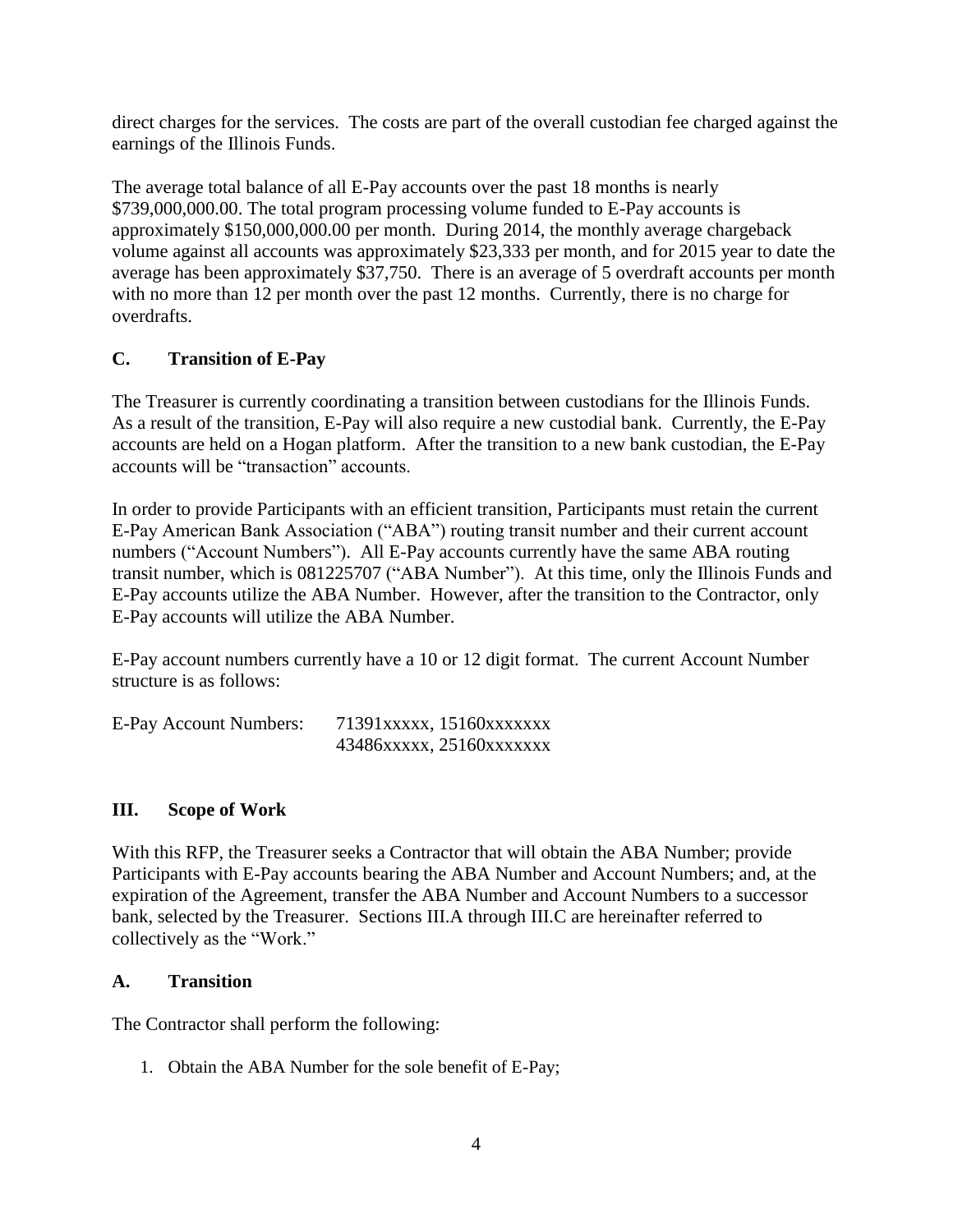- 2. Coordinate with the current E-Pay custodial bank and the Treasurer for a smooth transition of the E-Pay accounts;
- 3. Supply the current custodian with an image cash letter (ICL) or some other agreed upon settlement process for the Illinois Funds accounts for a specified period of time after the transition date; and
- 4. Upon termination of the Agreement, transfer the ABA Number and Account Numbers to a successor financial institution, selected by the Treasurer.

#### **B. Accounts**

The Contractor shall perform the following:

- 1. Provide Participants with E-Pay accounts, bearing the ABA Number and Account Numbers;
- 2. Provide adequate personnel to accommodate telephone inquiries, requests and technical issues from Participants and the Treasurer;
- 3. Provide a toll-free line for the exclusive use of Participants;
- 4. Send Participants deposit notifications by e-mail or facsimile on the day such deposit is made. Each notification will report the amount deposited, the account credited, the date of credit, and the date the funds are available;
- 5. Provide Participants electronic access to account information, specifically current and historical account detail with addenda information, the ability to print and export current and previous daily statements and monthly statements, and any other services Respondent can provide;
- 6. For E-Pay account balances over the FDIC limit,
	- a. pledge securities, acceptable to the Treasurer and held in a manner acceptable to the Participant, to ensure accounts are collateralized or
	- b. provide mutually acceptable sweep investment opportunities for end of day balances;
- 7. Give Participants the option to have fees invoiced or debited from the E-Pay account; and
- 8. Provide ACH Fraud Filters to protect the E-Pay accounts from unauthorized transactions.

## **C. Add-ons**

The Contractor may perform the following:

1. Automatically transfer E-Pay account funds over a predetermined amount to an Illinois Funds account at U.S. Bank Fund Services every business day by 10:30 a.m. CT via a daily purchase through a TIP file to U.S. Bank Funds Services in conjunction with a single wire transfer of funds associated with the TIP file;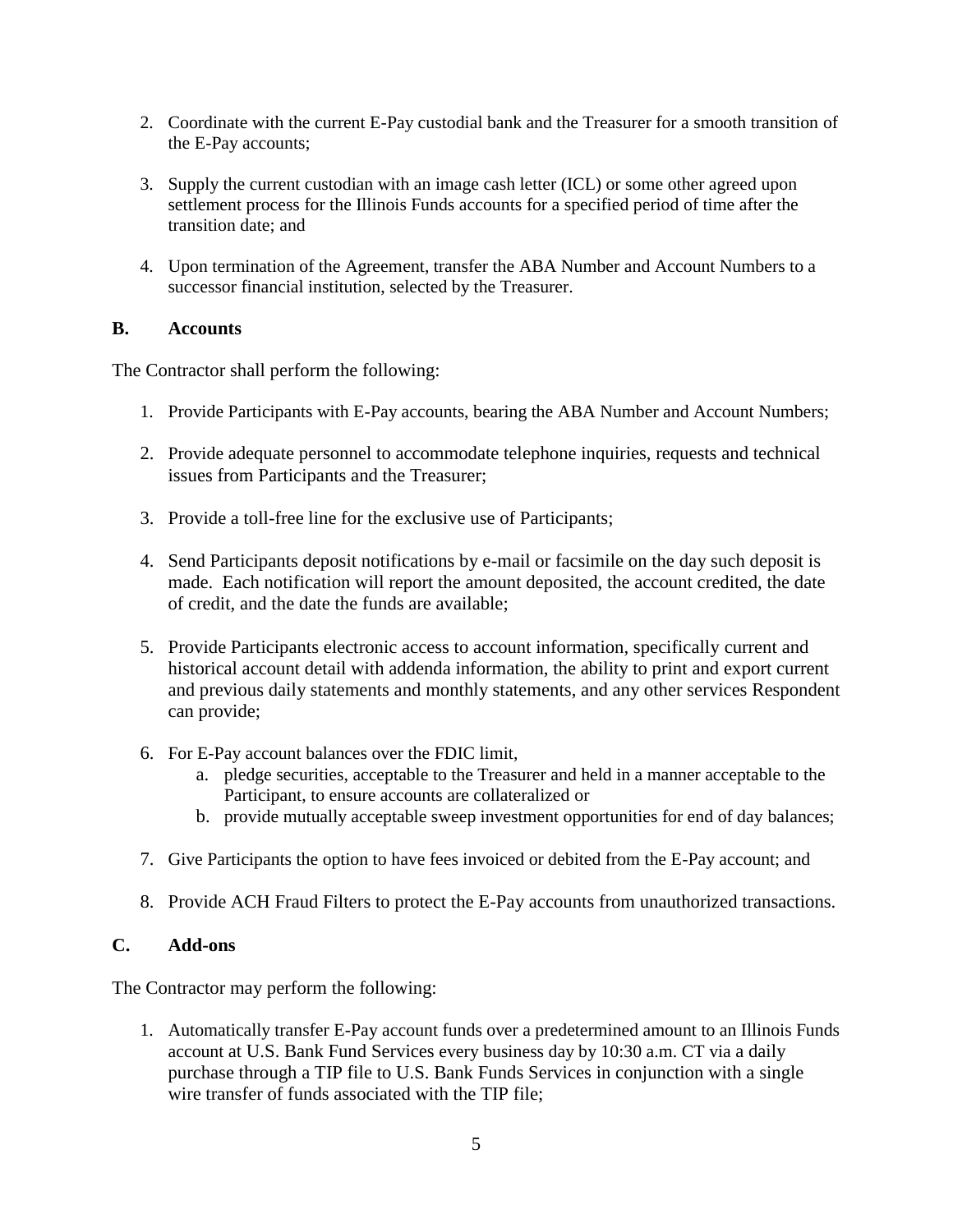- 2. Provide Participants an earnings credit in their billing statement or account analysis, based on the average monthly collected balance in a Participant's account and offset the fees related to the account with such credit;
- 3. Charge Participants an administrative fee on behalf of the Treasurer and transfer the payments to the Treasurer;
- 4. Limit a Participant's E-Pay account to only receive credits and debits from the established credit card processors or such Participant's Illinois Funds account; and
- 5. Provide bank defined templates for wire transfer and ACH transactions from a Participant's E-Pay account to its respective Illinois Funds account.

## <span id="page-5-0"></span>**IV. Proposal**

This Section provides the required elements for Respondent's Proposal.

#### **A. Proposal format**

The Respondent's Proposal shall contain the following:

- 1. Cover page The cover page shall provide the name, physical address, e-mail address, and telephone number of the person(s) available for contact regarding the Proposal. Such person(s) must be authorized to make representations on behalf of the Respondent.
- 2. Section I In Section I, Respondent shall provide a brief two-page narrative, describing the general conceptual approach Respondent would take to perform the Project and any other information Respondent believes is relevant. Emphasis should be on clarity, brevity and completeness of response.
- 3. Section  $II$  In Section II, Respondent shall list all of the Work set forth in Section III of this RFP and confirm or deny whether it can perform each item. Respondent's answers must including the headings (e.g. "Transition") and be numbered in the order provided in Section III of this RFP.
- 4. Section III Section III shall contain Respondent's answers to the questions presented in Section IV.B of this RFP. Respondent must respond to all of the questions. Respondent's answers must include the headings (e.g. "E-Pay Accounts") and be numbered in the order provided in Section IV.B.
- 5. Section IV Section IV shall provide a list of the subcontractor(s) Respondent will use for this Project, if any, and the general type of work to be performed by each subcontractor.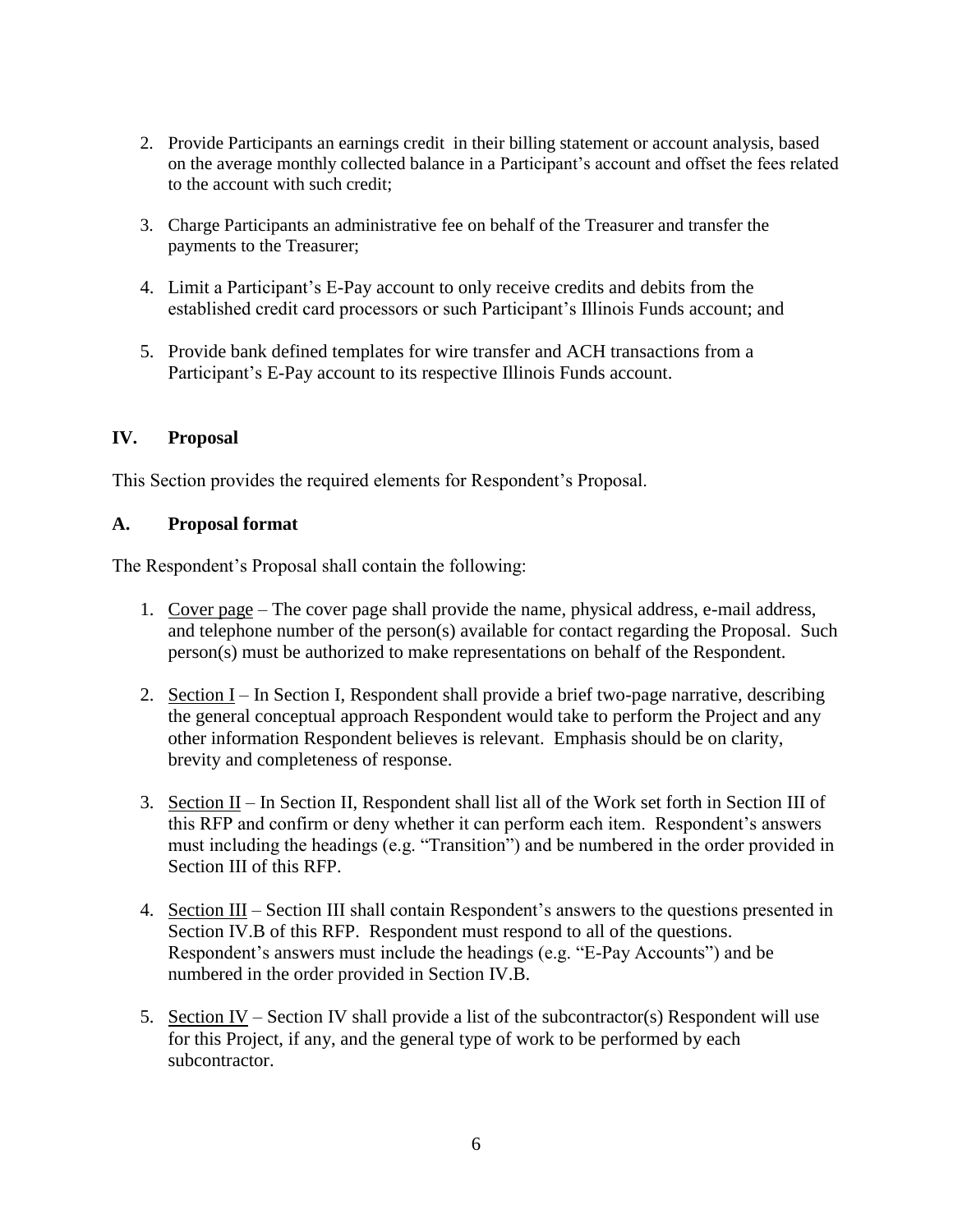- 6. Section V Respondent and any subcontractor(s) must submit the following three  $(3)$ fully executed documents: Illinois State Treasurer Certifications, Disclosures Financial Interest and Potential Conflicts of Interest (Disclosure Form A), and the Disclosures Other Contract and Procurement Related Information (Disclosure Form B).
- 7. Section VI Section V shall provide Respondent's price ("Cost Proposal") in a separately sealed envelope and on a separate electronic storage device. The required elements of the Cost Proposal are provided in Section IV.C of this RFP.

Proposals must be submitted in a sealed envelope or package bearing the title "State Treasurer Request for Proposal for E-Pay Accounts" and the Respondent's name and address. The package must include one (1) original and four (4) copies of the Proposal. A separate envelope must contain one (1) original and four (4) copies of the Cost Proposal. In addition, please provide three (3) electronic copies of the Proposal and three (3) separate electronic copies of the Cost Proposal. Each electronic Proposal copy and each electronic Cost Proposal copy shall be on a separate electronic storage device, such as a CD or thumb drive.

## **B. Questions to be addressed in the Proposal**

E-Pay Accounts

- 1. If possible, how would Respondent limit a Participant's E-Pay account to only receive credits and debits from the established credit card processors or such Participant's Illinois Funds account?
- 2. Discuss the ACH Fraud Filters Respondent would provide Participants, including notification formats, and the timeframe in which Participants would be required to respond to such notifications;
- 3. If possible, how would Respondent charge Participants administration fees on behalf of the Treasurer and transfer the payments to the Treasurer;
- 4. How will Federal Deposit Insurance Corporation ("FDIC") charges be handled, meaning will such charges be passed through to the Participants, covered by Respondent, etc.?
- 5. Discuss how Respondent intends to provide customer service to the Treasurer and Participants.
- 6. Please discuss the account information and account services Respondent can electronically provide Participants.
- 7. Provide a complete list of banking services Respondent can provide Participants.

Diversity

8. Please provide the percentage of Respondent's staff who are female, minority, persons with disabilities, or military veterans.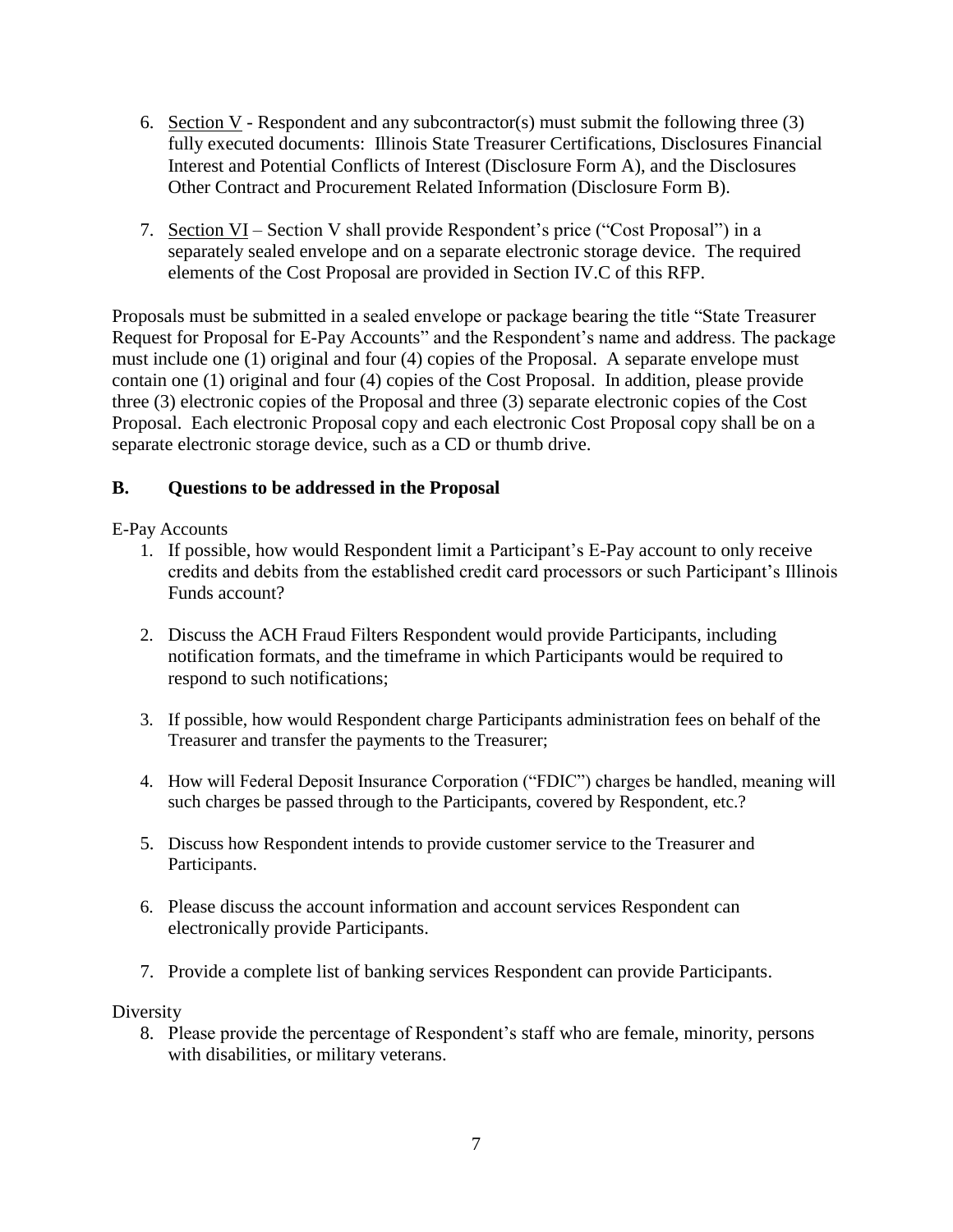- 9. Is the Respondent or its affiliates female, minority, persons with disabilities, or veteran owned or managed? For purposes of this RFP, "female, minority, persons with disabilities, or veteran owned or managed" shall mean being owned or managed by 51% or more of a combination of female, minority, persons with disabilities, or military veteran.
- 10. Using the definition provided above, what is the percentage of Respondent's subcontractors for this Project, if any, that are female, minority, persons with disabilities, or veteran owned or managed?

Illinois Presence

- 11. Please describe what presence the Respondent has in the State of Illinois. Such "presence" can be demonstrated by the percentage of Respondent's full-time employees or employees who spend more than half their time in Illinois and having physical offices or a principal place of business located in Illinois.
- 12. Using the definition provided above, what is the percentage of Respondent's subcontractors for this Project, if any, that have an Illinois presence?

## **C. Cost Proposal**

For the Cost Proposal, Respondent shall provide a list of proposed banking services and the cost for each service. Pricing should not be provided in a bundled format.

## <span id="page-7-0"></span>**V. RFP Schedule and Process**

This Section provides the process and schedule for this RFP.

## **A. RFP Schedule**

The following is the schedule for this RFP:

| Date          | Event                                                             |  |
|---------------|-------------------------------------------------------------------|--|
|               |                                                                   |  |
| May 27, 2015  | RFP published on the Treasurer's website.                         |  |
|               | Notice of intent to participate in the Bidder's Conference due by |  |
| June 2, 2015  | 2 pm CT.                                                          |  |
|               |                                                                   |  |
| June 3, 2015  | Mandatory Bidder's Conference at 2 pm CT.                         |  |
|               | All Respondent questions due to the Chief Procurement Officer     |  |
| June 10, 2015 | by $2 \text{ pm } CT$ .                                           |  |
|               | Responses to all Respondent questions posted on the               |  |
| June 16, 2015 | Treasurer's website by 4 pm CT.                                   |  |
|               |                                                                   |  |
| June 25, 2015 | Proposals due by 2 pm CT.                                         |  |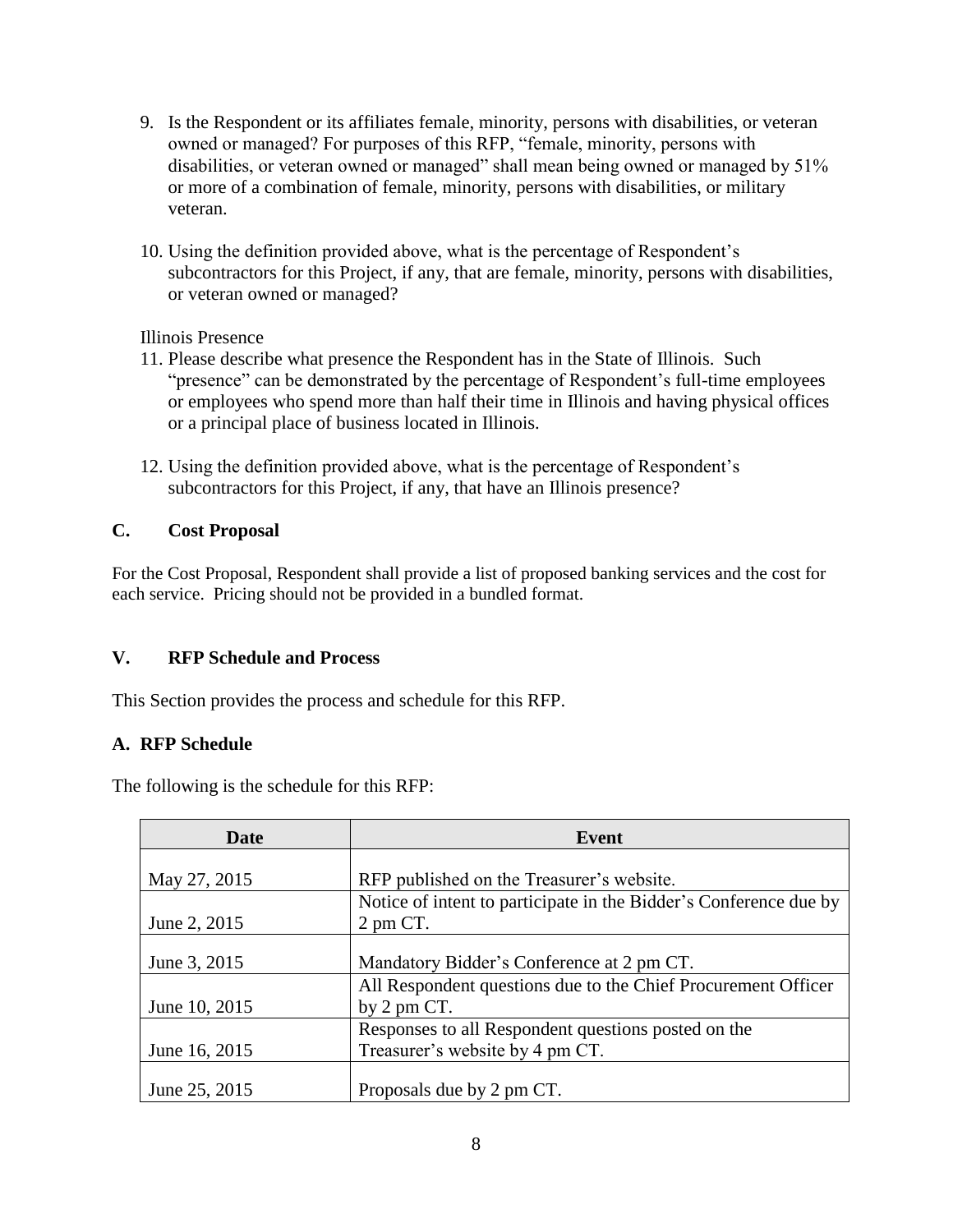| July 1, 2015             | Interviews, if any, with final candidates.                |
|--------------------------|-----------------------------------------------------------|
| July 21, 2015            | If applicable, best and final offer due by 2 pm CT.       |
| $^{\circ}$ July 23, 2015 | Notification of award and begin negotiation of Agreement. |

These dates are subject to change at the Treasurer's discretion.

#### **B. Contact Information**

The Treasurer's Chief Procurement Officer ("CPO") is the sole point of contact concerning this RFP.

Respondents should submit questions about the intent or content of this RFP and request clarification of any and all procedures used for this RFP prior to the submission of a Proposal. Respondents must submit their questions in writing by e-mail to the CPO by 2pm CT on June 10, 2015.

Jim Underwood Chief Procurement Officer Office of the Illinois State Treasurer 400 W. Monroe St., Suite 401 Springfield, IL 62704 Phone: 217.782.1708 Fax: 217.524.3822 junderwood@illinoistreasurer.gov

## **C. Mandatory Bidder's Conference**

If a Respondent intends to participate in the Bidder's Conference, Respondent must e-mail the CPO notice of intent to participate by 2 pm CT on June 2, 2015. Participation by phone is acceptable. The Bidder's Conference shall be on June 3, 2015 at 2 pm CT at the following address:

400 W. Monroe St., Suite 401 Springfield, IL 62704

For Respondents who wish to participate in the Bidder's Conference by phone, the dial-in information is as follows:

| Phone number: | 888.494.4032 |
|---------------|--------------|
| Password:     | 7753017055   |

#### **D. Proposal Submission**

All Proposals must be received by mail or messenger no later than 2 pm CT on June 25, 2015.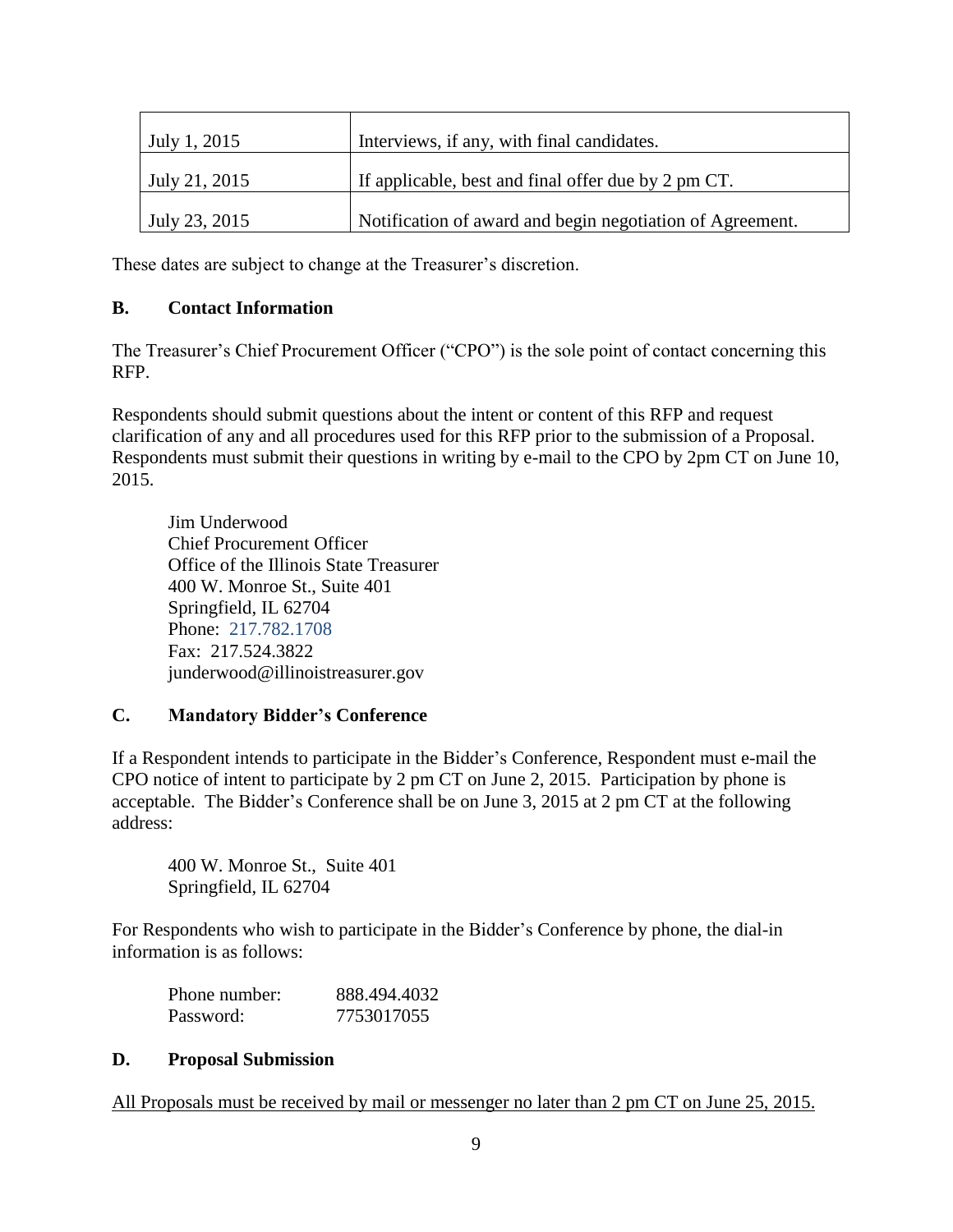Proposals should be mailed or messengered to

Jim Underwood Office of the Illinois State Treasurer 400 W. Monroe St., Suite 401 Springfield, IL 62704

#### **E. RFP Process**

1. RFP amendments

If it is necessary to amend this RFP, the Treasurer will post any amendment to its website at www.illinoistreasurer.gov.

2. CPO may cancel the RFP

If the CPO determines it is in the State's best interest, he reserves the right to do any of the following:

- a. cancel this RFP;
- b. modify this RFP as needed; or
- c. reject any or all Proposals received in response to this RFP.
- 3. Respondents' costs

The cost of developing a Proposal is each Respondent's responsibility and may not be charged to the Treasurer.

4. Withdrawal of Proposal

Respondent may withdraw its Proposal at any time prior to the deadline for receipt of Proposals. The Respondent must submit a written withdrawal request, addressed to the CPO and signed by the Respondent's duly authorized representative.

5. Modification of Proposal

A Respondent may submit an amended Proposal before the deadline for receipt of Proposal. Such amended Proposal must be a complete replacement for the previously submitted Proposal and must be clearly identified as such in the transmittal letter to the CPO.

6.Proposal is State property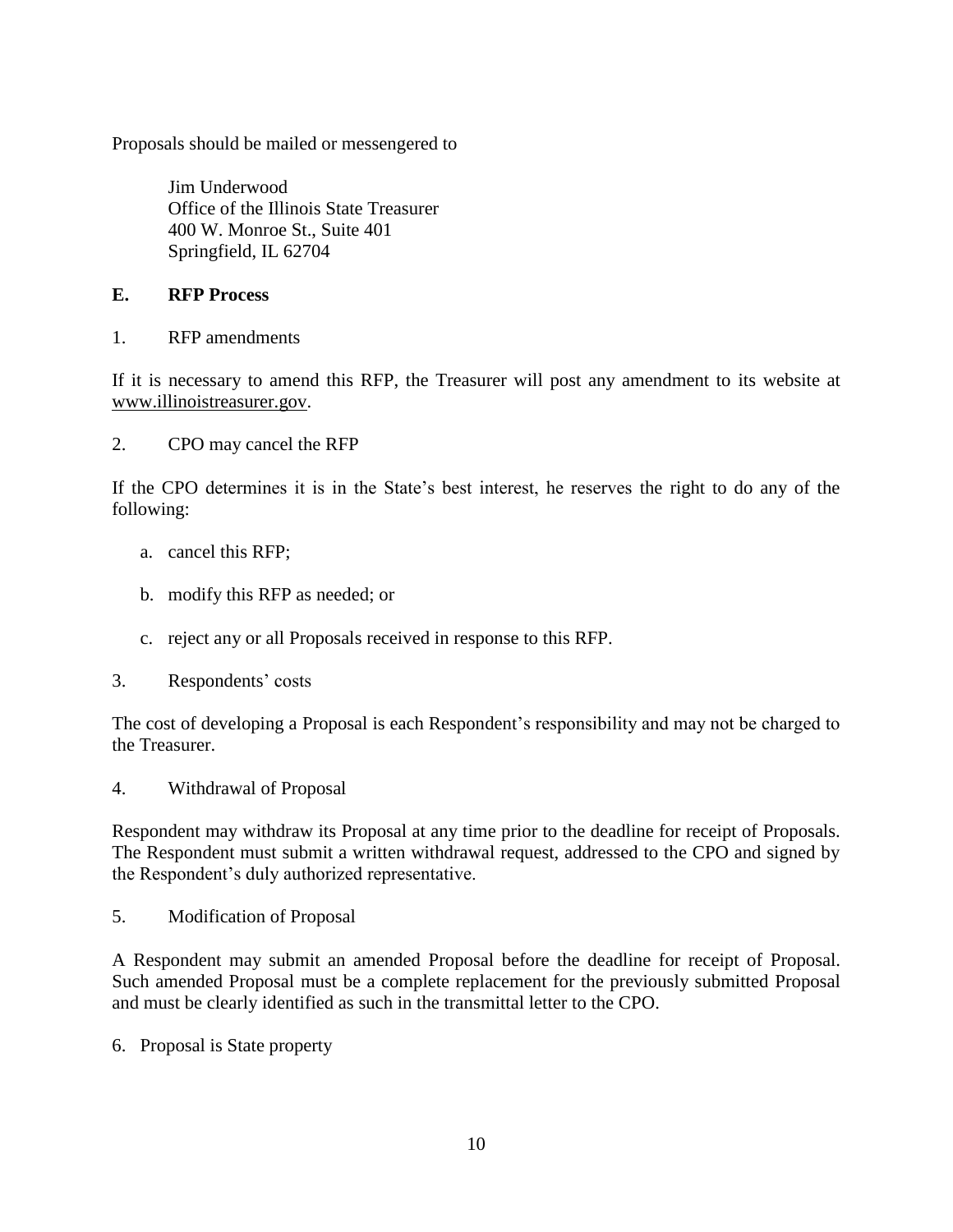On the Proposal due date, all Proposal and related material submitted in response to this RFP become the property of the State of Illinois.

7. Proposal is a firm offer

A Proposal submitted in response to this RFP is a firm and binding offer, valid for 180 days after the due date for Proposals or the due date for the receipt of a best and final offer, whichever falls later.

8. Verbal communications

Any verbal communication from the Treasurer's employees or its contractors concerning this RFP is not binding on the State, and shall in no way alter a specification, term or condition of this RFP.

## <span id="page-10-0"></span>**VI. Evaluation Process and Criteria**

This Section explains how the Treasurer will evaluate the Proposals.

#### **A. Mandatory requirements**

Failure to perform any of the following shall lead to Respondent's automatic disqualification:

- 1. Submit Proposal and accompanying Cost Proposal by 2 pm on June 25, 2015;
- 2. In Respondent's Proposal, provide all of the sections and the information required for each section as set forth in Section IV.A of this RFP;
- 3. Be able to assign Participants' current Account Numbers to the new E-Pay accounts; and
- 4. Provide the Cost Proposal in a separately sealed envelope and on a separate electronic storage device.

#### **B. Scoring**

| <b>Evaluation Factor</b>    | <b>Maximum Number</b><br>of Points Possible |
|-----------------------------|---------------------------------------------|
|                             |                                             |
| Ability to perform the Work | 60                                          |
| Work plan                   | 20                                          |
| Diversity                   | 5                                           |
| Illinois presence           |                                             |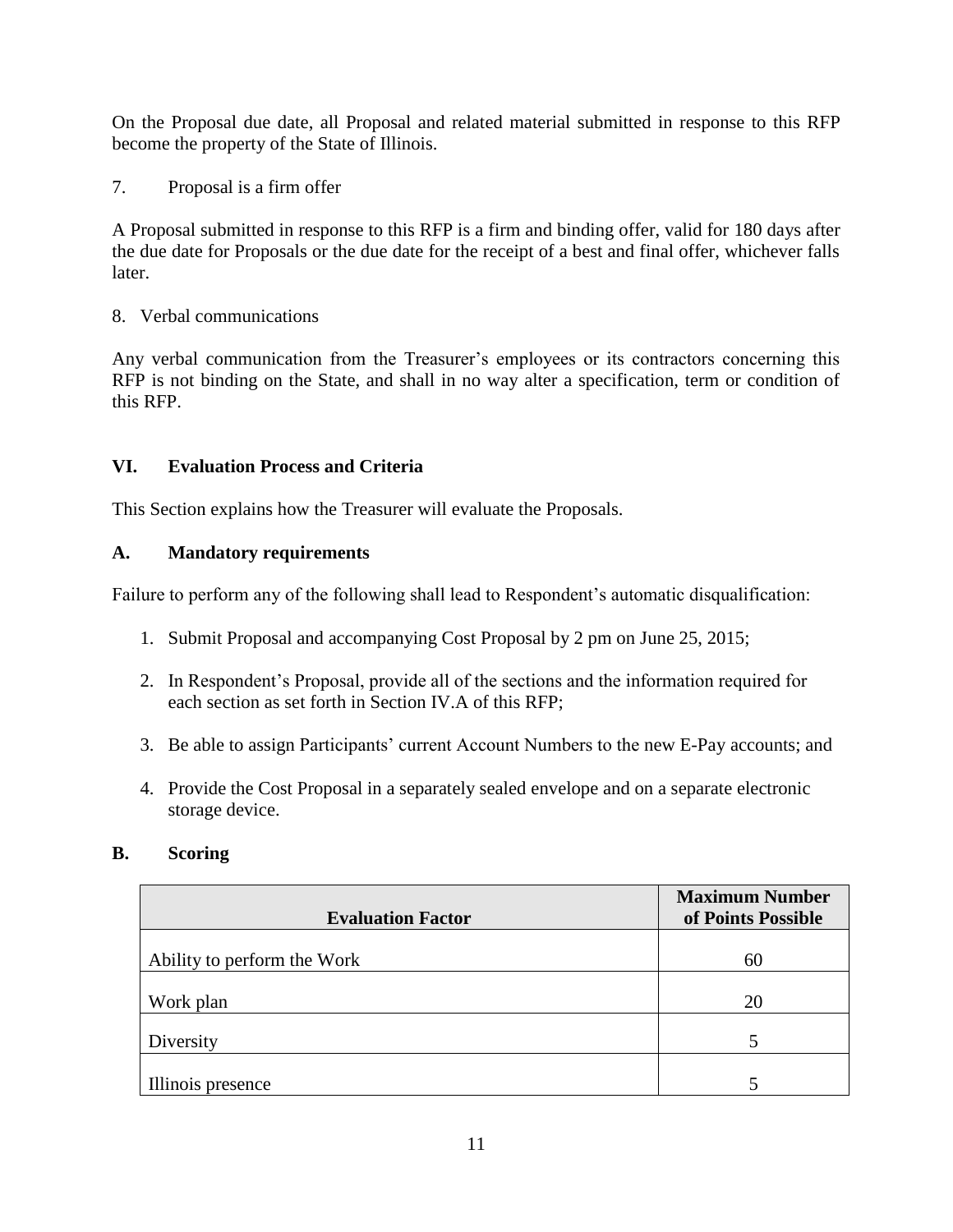| Cost Proposal |     |
|---------------|-----|
| <b>TOTAL</b>  | 100 |

### **C. Determining scores**

The Treasurer's employees will comprise the evaluation team ("Evaluation Team"). Each Evaluation Team member will independently review and score the Proposals. The scores will then be compiled and analyzed. The Evaluation Team reserves the right to waive minor technical irregularities.

1. Ability to perform the Work score

The Evaluation Team will evaluate the Respondent's ability to perform the Work, based upon the answers Respondent provides in Section II of its Proposal. A Respondent will either receive 50 or 0 points, depending upon whether it can perform all of the mandatory items listed in Sections III.A through III.B of this RFP. A Respondent can receive up to 10 points for its ability to provide the preferred items listed in Section III.C of this RFP.

2. Work plan score

The Evaluation Team shall score the Respondent's Work plan, based upon the narrative Respondent provides in Section I of its Proposal and the responses in Section III of its Proposal (responses to Section IV.B of this RFP). Higher scores will be awarded to the Respondents that best fit the needs of the E-Pay program.

#### 3. Diversity score

Respondent's diversity score will be scored based on the answers Respondent provides to the diversity questions in Section IV.B of this RFP. The Evaluation Team shall award a higher diversity score to Respondents that are female, minority, person with disabilities, or veteran owned or managed. Having a higher percentage of subcontractors that are female, minority, person with disabilities, or veteran owned or managed shall also result in higher scores.

4. Illinois presence score

Respondent's Illinois presence shall be scored based on the answers Respondent provides to the Illinois presence questions in Section IV.B of this RFP. Respondents with a principal place in Illinois and a higher percentage of employees in Illinois shall receive higher scores.

5. Cost Proposal score

The Evaluation Team shall evaluate the cost-effectiveness of Respondent's Cost Proposal in order to determine the Cost Proposal score.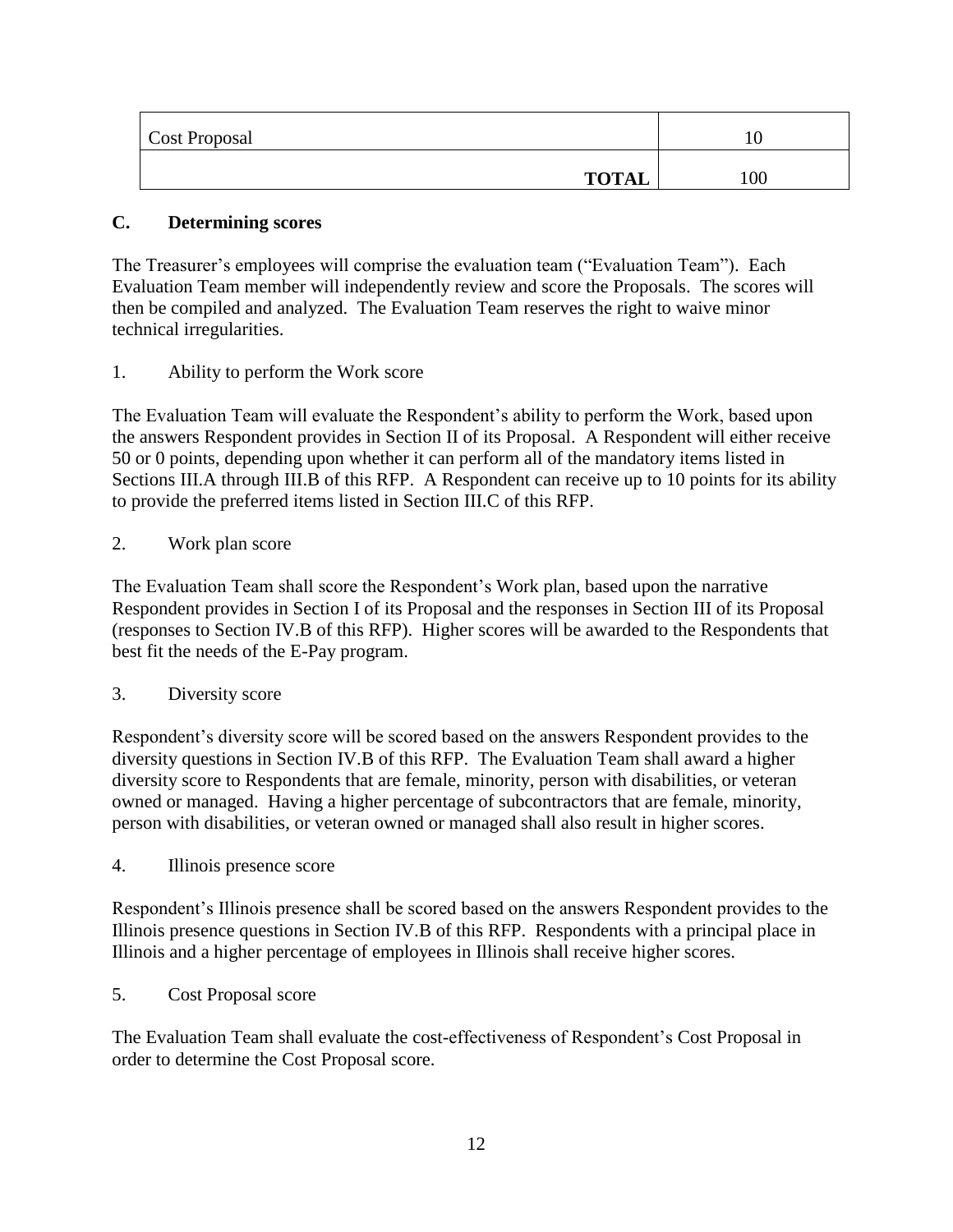## <span id="page-12-0"></span>**VII. Contract Terms and Conditions**

The Contractor shall agree to each contractual provision set forth in this Section.

## **A. Contractual responsibility**

Contractor will be contractually responsible for all services provided. By responding to the RFP, Contractor expressly agrees to the Contractual Requirements herein. Contractor shall at all times provide services in a commercially reasonable manner.

## **B. Governing law**

The Agreement shall be governed in all respects by the laws of the State of Illinois.

## **C. Record retention and audit**

Contractor agrees to maintain books and records related to the performance of the contract and necessary to support amounts charged to the State under the contract for a minimum of three years from the last action on the contract or after termination of the Agreement, whichever is longer. Contractor further agrees to cooperate fully with any audit and to make the books and records available for review and audit by the Auditor General, chief procurement officers, internal auditor and the Treasurer; Contractor agrees to cooperate fully with any audit conducted by the Auditor General or the Treasurer and to provide full access to all relevant materials. The three-(3)-year period shall be extended for the duration of any audit in progress during the term. Failure to maintain the books, records and supporting documents required by this Section shall establish a presumption in favor of the State for the recovery of any funds paid by the State under this Agreement for which adequate books, records, and supporting documentation are not available to support their purported disbursement.

## **D. Term of Agreement**

The Agreement shall have a four (4) year term, unless terminated in accordance with the terms of the Agreement. The Treasurer shall have the option to renew the Agreement for additional periods, not to exceed a total term of ten (10) years, including the initial four (4) years.

## **E. Termination**

1. Termination without cause

The Treasurer may elect to terminate the Agreement any time upon five (5) days' notice. Upon termination, the Treasurer will pay for work satisfactorily completed prior to the date of termination as determined in a reasonable manner.

2. Termination for cause

Notwithstanding any language to the contrary, the Agreement may be terminated by the Treasurer under any of the following circumstances: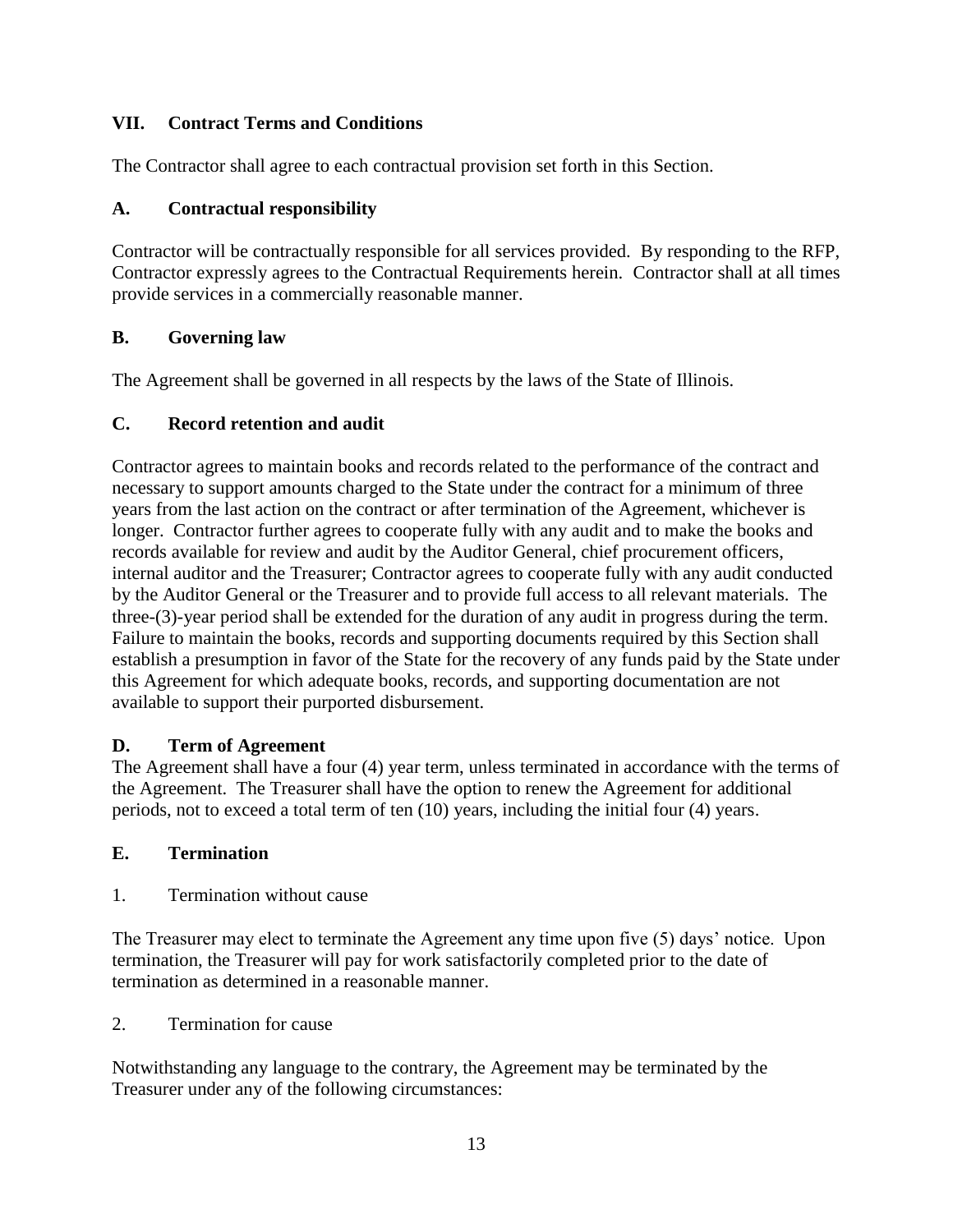- a. Contractor fails to furnish a satisfactory performance within the time specified;
- b. Contractor fails to perform any of the provisions of this Agreement, or so fails to make progress as to endanger performance of this Agreement in accordance with its terms;
- c. Any services provided under the Agreement are rejected and are not promptly corrected by Contractor, or repeatedly rejected even though Contractor offers to correct services promptly;
- d. There is sufficient evidence to show that fraud, collusion, conspiracy, or other unlawful means obtained the Agreement;
- e. Contractor is guilty of misrepresentation in connection with another contract for services to the State;
- f. Contractor is adjudged bankrupt or enters into a general assignment for the benefit of their creditors or receivership due to insolvency;
- g. Contractor disregards laws and ordinances, rules, or instructions of a contracting officer or acts in violation of any provision of the Agreement or this part, or the Agreement conflicts with any statutory or constitutional provision of the State of Illinois or of the United States; and
- h. Any other breach of contract or other unlawful act by Contractor occurs.

Prior to terminating the Agreement for cause, the Treasurer shall issue a written warning that outlines the remedial action necessary to bring the Contractor into conformance with the Agreement. If such remedial action is not completed to the satisfaction of the Treasurer within thirty (30) business days, a second written warning may be issued. If satisfactory action is not taken by Contractor within five (5) business days of the date of the second written warning, the Agreement may be cancelled and the Treasurer may recover any and all damages involved with the transition to a new vendor including incidental and consequential damages. Failure by the Treasurer to issue a warning or cancel this Agreement does not waive any of the Treasurer's rights to issue subsequent warnings.

In addition, the Treasurer reserves the right to reduce the fee paid to Contractor as compensation for services under the Agreement during any period Contractor fails to perform with reasonable care any of its obligations under the Agreement.

#### **F. Confidentiality and security requirements**

1. Confidential Information

All Confidential Information, as defined below, shall be held in strict confidence by the Contractor and shall not be disclosed to any third party. Confidential Information includes all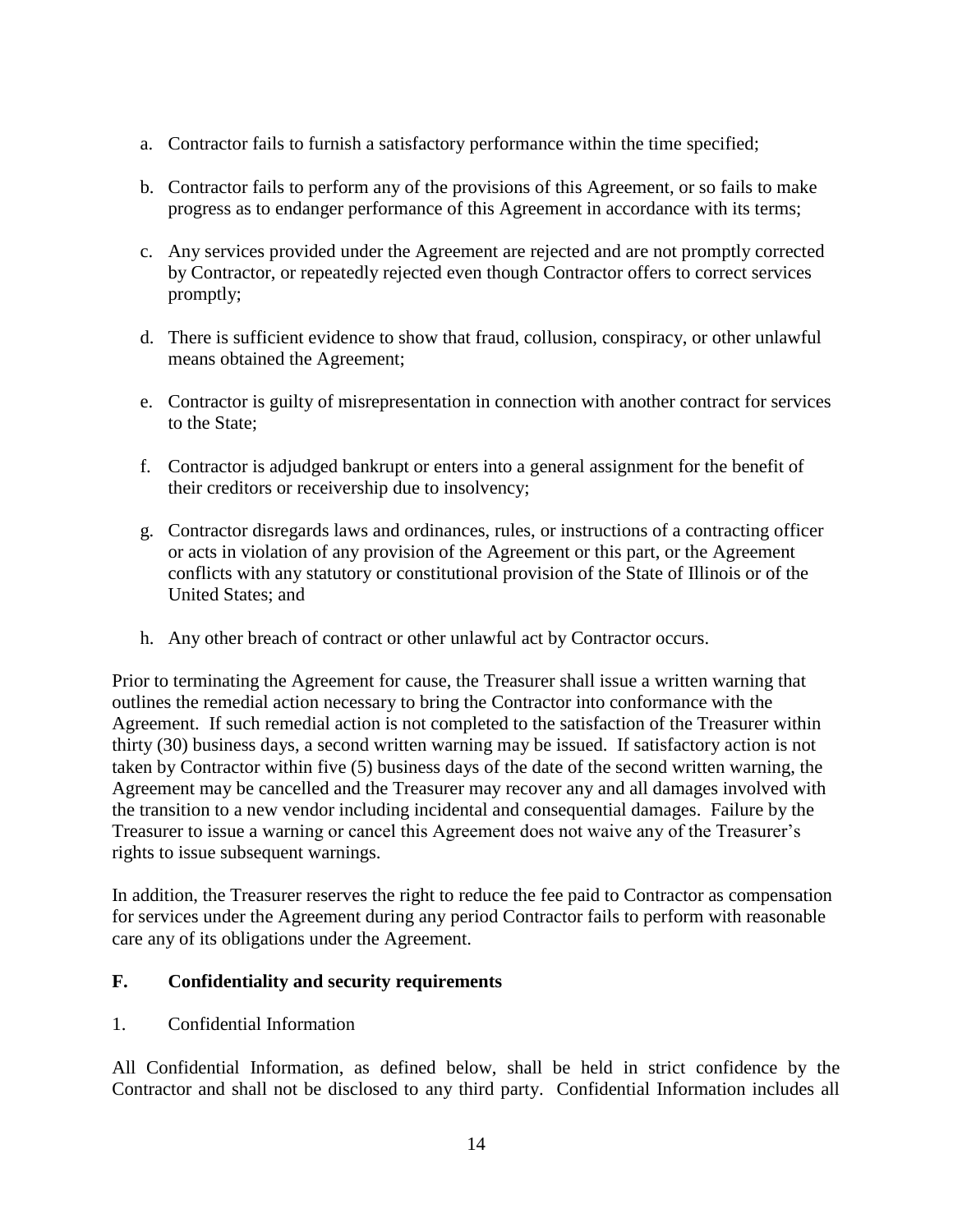information but the following: (i) information already known or independently developed by the recipient; (ii) information required to be released by law; (iii) information in the public domain through no wrongful act of the recipient; and (iv) information received by the recipient from a third party who was free to disclose it ("Confidential Information").

Any disclosure required to be made by applicable law shall not be made sooner (unless otherwise compelled or required by law or judicial process) than five (5) business days immediately following receipt by the Treasurer from the Contractor of written notice of such order, and such notice will include a copy of any relevant court or other order. In the event the Contractor is ordered to disclose Confidential Information, the Contractor shall afford the Treasurer a reasonable opportunity to participate and object to any such disclosure.

2. Use of Confidential Information by Employees and Agents of Contractor

The requirement of confidentiality under this Agreement also applies to the employees and agents of the Contractor. The Contractor shall use its best efforts to ensure that its employees and agents adhere to the confidentiality requirements set forth herein. Use by and disclosure to employees and agents of Confidential Information to the extent necessary to carry out the terms and purposes of this Agreement is acceptable.

3. Protection of Confidential Information

The Contractor represents, warrants, and covenants that it has implemented and will maintain an information security program reasonably designed to protect Confidential Information, including customer information, which program includes administrative, technical, and physical safeguards to ensure the security and confidentiality of all customer information, to protect against anticipated threats or hazards to the security or integrity of such customer information, and to protect against unauthorized access to or use of such customer information.

## 4. Privacy Policy

Contractor will comply with any applicable federal or state laws or regulations, as well as any privacy policy developed by the Treasurer. Contractor further agrees to establish, maintain, and comply with a privacy policy with respect to the Project that meets the requirements of applicable law.

## 5. Program Lists

The Contractor specifically agrees that it shall not, and shall cause its subcontractors and affiliates not to, sell, provide, or otherwise disclose information from, any program list to any third party, unless otherwise directed to or approved by the Treasurer or required by applicable law.

## **G. Liability of Contractor**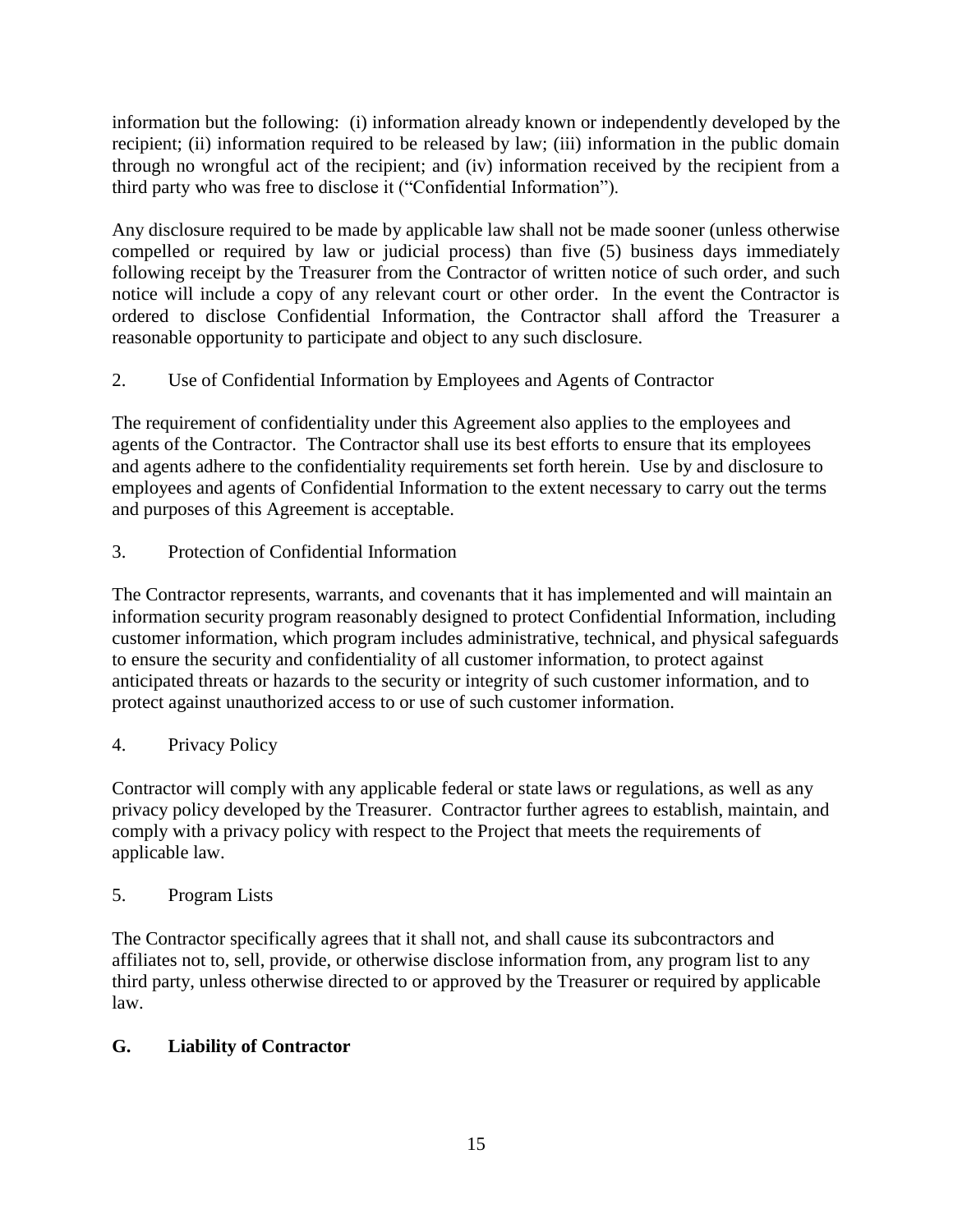Contractor shall be liable to the Treasurer for actual and compensatory damages that are available to the Treasurer in law or remedies in equity.

## **H. Indemnification**

The Contractor shall indemnify, defend and hold Treasurer, its officers, agent and employees, harmless from and against any and all liabilities, demands, claims, lawsuits, losses, damages, causes of action, fines, or judgments, including costs, attorneys' and witnesses' fees and expenses incident thereto, for all injuries, including but not limited to injuries to person and for loss of, damage to, or destruction of property due to the Contractor's negligent acts or omissions or willful misconduct of Contractor, its employees or its agents in connection with this RFP and subsequent Agreement.

## **I. Subcontractors**

The Contractor must state whether the services of a subcontractor will be used. The contract must include the names and addresses of all subcontractors and the expected amount of money each will receive under the contract. The Contractor will be required to obtain written approval from the Treasurer prior to adding or changing subcontractors. Subcontractors will be required to complete the attached State Certifications and Disclosure Forms, found at as Appendices A, B, and C.

Contractor has a duty to select, with due diligence, all other entities that shall be necessary to implement the Agreement. Contractor shall establish and enforce reasonable procedures to assure the Treasurer of the performance by all other entities of the services necessary to implement this Agreement.

## **J. Review**

Treasurer's staff will conduct periodic performance reviews of the Contractor, during which its compliance with all aspects of the Agreement with the Treasurer will be reviewed and assessed.

## **K. Work Product**

1. Ownership of work product.

Except as otherwise agreed to in writing, all work product, including, but not limited to, documents, reports, data, information, designs, code, and ideas specially produced, developed, or designed by the Contractor under the Agreement, whether preliminary or final, (collectively, "Work Product") will become and remain the property of the Treasurer, including any copyright or service marks developed by the Contractor on behalf of the Treasurer. The Treasurer shall have the right to use all such work product without restriction or limitation and without further compensation to the Contractor.

## 2. Return of Work Product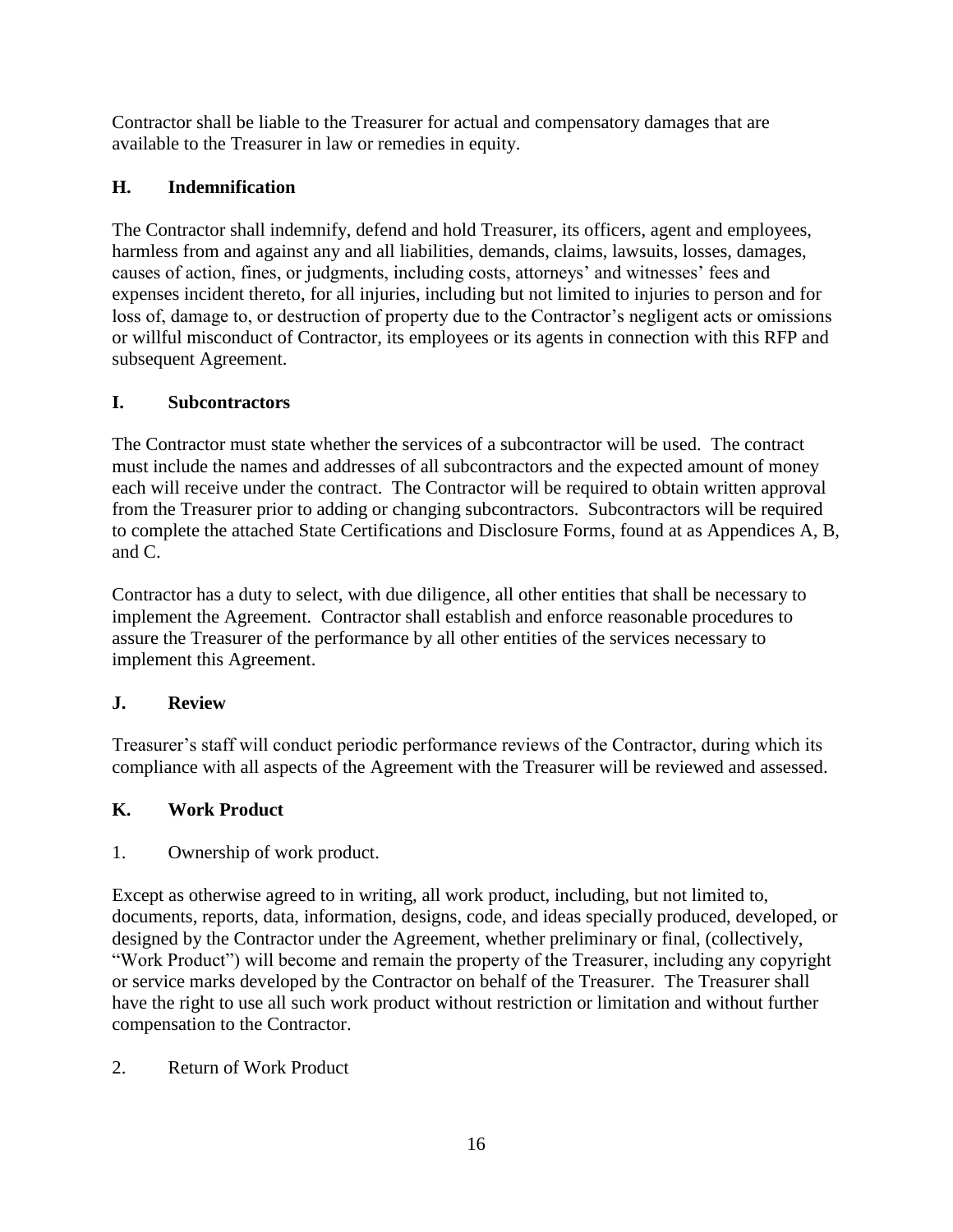Within thirty (30) days after expiration or termination of the Agreement, the Contractor shall deliver to Treasurer, or to a third party, if so instructed by the Treasurer, all Work Product in Contractor's possession in the performance of the Agreement. If requested by the Treasurer, the Contractor shall certify in writing that all such Work Product has been delivered to the Treasurer.

## **L. Services**

Contractor shall not modify any service or the manner of providing such service under this Agreement without the prior written authorization of the Treasurer. Modification means any change to an existing service or the addition of a new service.

## **M. Access to information**

Upon request, the selected Contractor shall provide the Treasurer access to all files, records, participant email addresses, documents, and data pertaining to the Program that are in its possession and control regardless of how that information is stored. The information shall be provided in a form acceptable to the Treasurer.

## **N. Assignment**

Each term and provision of the Agreement is binding and enforceable against and inures to the benefit of any successors of the Treasurer and any successors of Contractor, but neither this Agreement nor any of the rights, interests, or obligations is assignable without the prior written consent of the other party. Any attempt by Contractor to transfer or assign any rights or obligations related to the provision of services under this Agreement, without the prior written consent of the Treasurer, shall render this Agreement voidable by the Treasurer. The Treasurer may unilaterally bind any successor of the provider to the terms and conditions of any Agreement between the parties.

## **O. State Certifications/Disclosures**

The Agreement will incorporate Contractor's fully executed State Certifications and Disclosure Forms, a copy of which is attached hereto as Appendices A, B, and C.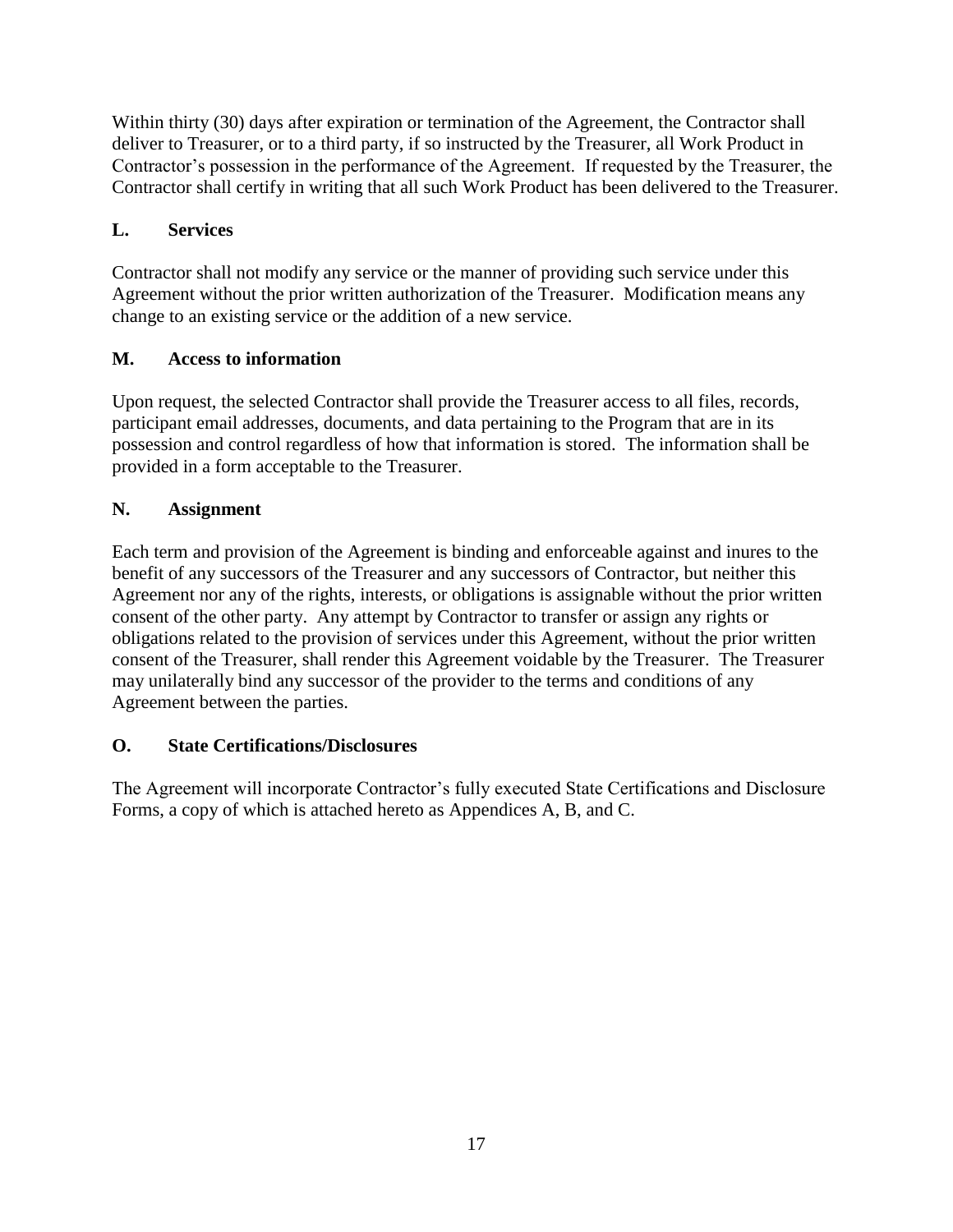#### <span id="page-17-0"></span>**Appendix A**

#### ILLINOIS STATE TREASURER CERTIFICATIONS

following certifications:

## **\_\_\_\_\_\_\_\_\_\_\_\_\_\_\_\_\_\_\_\_\_\_\_\_\_\_\_\_\_\_\_\_\_\_\_\_\_\_\_\_\_\_\_\_\_\_ ("CONTRACTOR")** makes the

#### **1.0 ANTI-BRIBERY.**

CONTRACTOR certifies that it is not barred from being awarded a contract or subcontract under Section 50-5 of the Illinois Procurement Code (30 ILCS 500/50-5). Section 50-5 prohibits a contractor from entering into a contract with a State agency if the contractor has been convicted of bribery or attempting to bribe an officer or employee of the State of Illinois, or if the contractor has made an admission of guilt of such conduct with is a matter of record. The contractor further acknowledges that the chief procurement officer may declare the related contract void if this certification is false.

#### **2.0 BID-RIGGING/BID-ROTATING.**

CONTRACTOR certifies that it has not been barred from contracting with a unit of State or local government as a result of a violation of Section 33E-3 or 33E-4 of the Criminal Code of 1961 (720 ILCS 5/33E-3, 33E-4).

#### **3.0 DRUG FREE WORKPLACE.**

This certification is required by Section 3 of the Drug Free Workplace Act (30 ILCS 580/3). The Drug Free Workplace Act, effective January 1, 1992, requires that CONTRACTOR shall not be considered for the purposes of being awarded a contract for the procurement of any services from the State unless CONTRACTOR has certified to the State that CONTRACTOR will provide a drug free workplace. False certification or violation of the certification may result in sanctions including, but not limited to, suspension of contract payments, termination of the contract and debarment of contracting opportunities with the State for at least one (1) year but not more than five (5) years.

CONTRACTOR certifies and agrees that it will provide a drug free workplace by:

- a. Publishing a statement:
	- i. Notifying employees that the unlawful manufacture, distribution, dispensation, possession or use of a controlled substance, including cannabis, is prohibited in the grantee's or contractor's workplace.
	- ii. Specifying the actions that will be taken against employees for violation of such prohibition.
	- iii. Notifying the employee that, as a condition of employment on such contract or grant, the employee will:
		- a. abide by the terms of the statement; and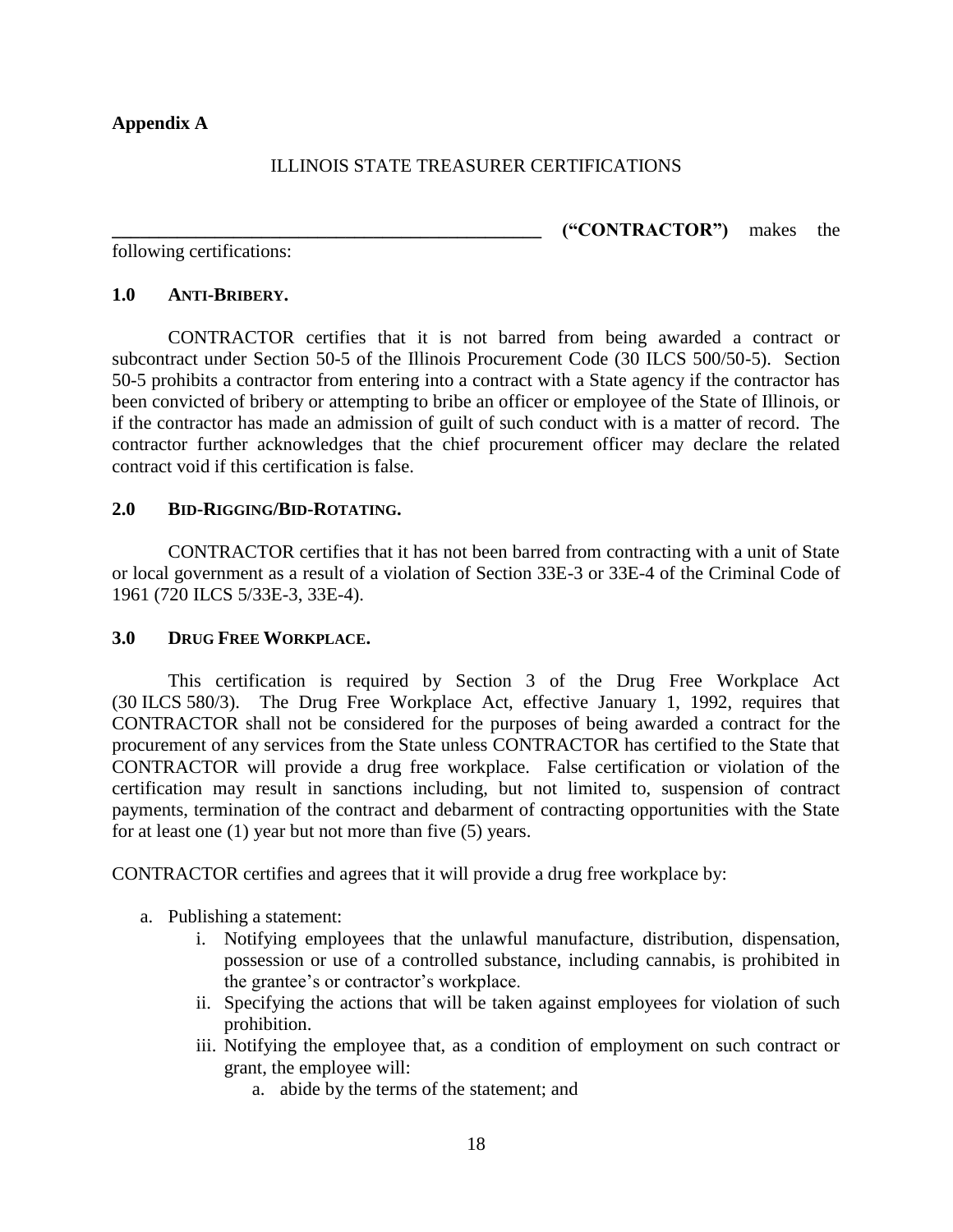- b. notify the employer of any criminal drug statute conviction for a violation occurring in the workplace no later than five (5) days after such conviction.
- b. Establishing a drug free awareness program to inform employees about:
	- i. the dangers of drug abuse in the workplace;
	- ii. CONTRACTOR's policy of maintaining a drug free workplace;
	- iii. any available drug counseling, rehabilitation, and employee assistance programs; and
	- iv. the penalties that may be imposed upon an employee for drug violations.
- c. Providing a copy of the statement required by Section (a) to each employee engaging in the performance of the contract or grant and to post the statement in a prominent place in the workplace.
- d. Notifying the Treasurer's Office within ten (10) days after receiving notice under part (b) of paragraph (iii) of Section (a) above from an employee or otherwise receiving actual notice of such conviction.
- e. Imposing a sanction on, or requiring the satisfactory participation in drug abuse assistance or rehabilitation program by, an employee who is so convicted, as required by Section 5 of the Drug Free Workplace Act.
- f. Assisting employees in selecting a course of action in the event of drug counseling, treatment, and rehabilitation is required and indicating that a trained referral team is in place.
- g. Making a good faith effort to continue to maintain a drug free workplace through implementation of the Drug Free Workplace Act.

#### **4.0 U.S. EXPORT ACT.**

CONTRACTOR certifies that neither CONTRACTOR nor any substantial-owned affiliated company is participating or shall participate in an international boycott in violation of the provisions of the U.S. Export Administration Act of 1979 (50 U.S.C.A. App. § 2401 et seq.) or the regulations of the U.S. Department of Commerce promulgated under that Act.

#### **5.0 NON-DISCRIMINATION.**

CONTRACTOR certifies that it is in compliance with the State and Federal Constitutions, the U.S. Civil Rights Act, Section 504 of the Federal Rehabilitation Act, and all applicable rules that prohibit unlawful discrimination in performance of this Agreement and all other activities, including employment and other contracts. As a condition of receiving the Agreement, CONTRACTOR represents or certifies that services, programs and activities provided under the Agreement are and will continue to be in compliance with State and Federal Constitutions, the U.S. Civil Rights Act, Section 504 of the Federal Rehabilitation Act, and all applicable laws that prohibit unlawful discrimination.

#### **6.0 AMERICANS WITH DISABILITIES ACT.**

CONTRACTOR certifies that it is in compliance with the Americans with Disabilities Act ("ADA") (42 U.S.C. 12101 et seq.) and the regulations thereunder (28 CFR 35.130) prohibit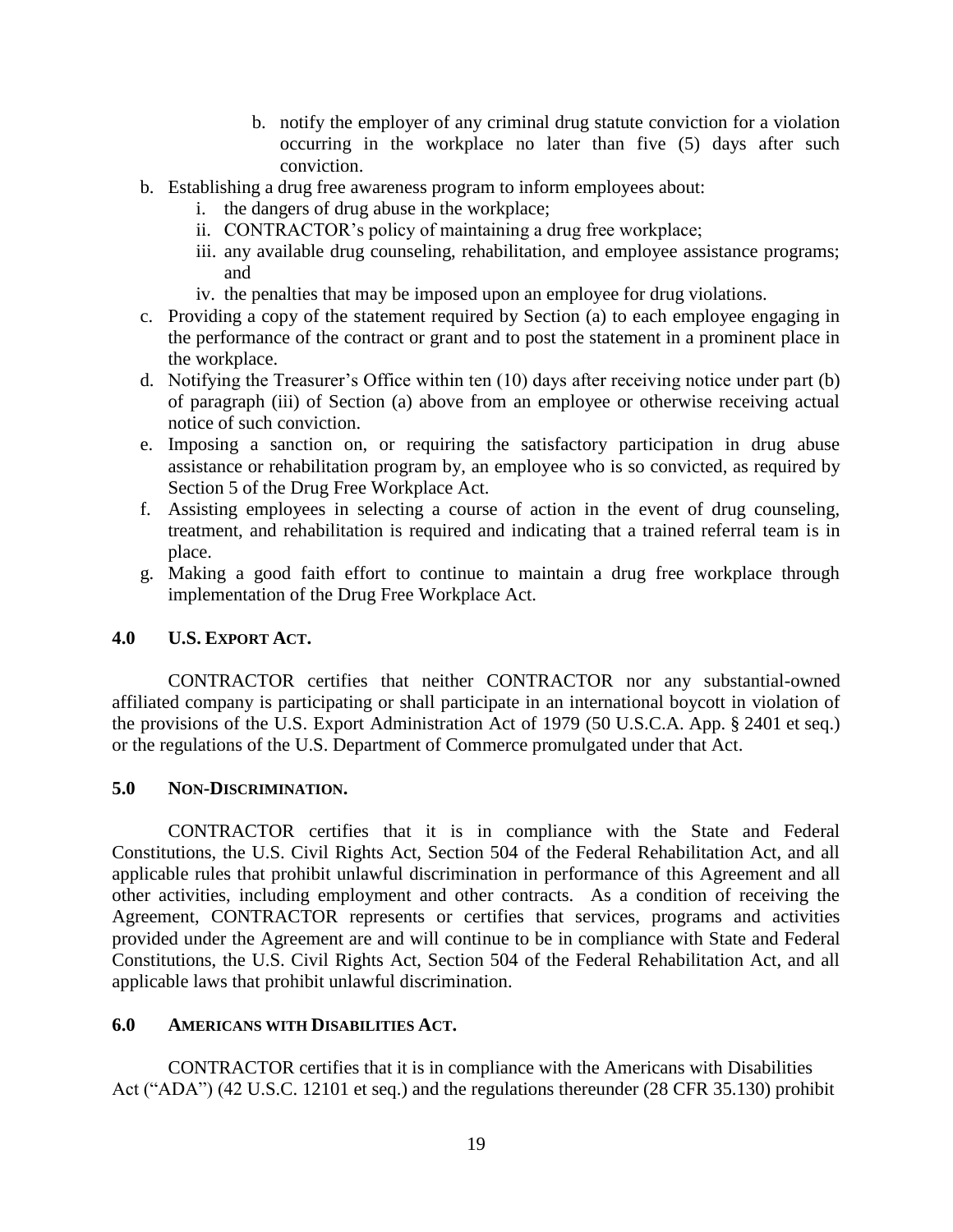discrimination against persons with disabilities by the Treasurer, whether directly or through contractual arrangements, in the provision of any aid, benefit or service. As a condition of receiving the Agreement, CONTRACTOR represents or certifies that services, programs and activities provided under the Agreement are and will continue to be in compliance with the ADA.

#### **7.0 ILLINOIS HUMAN RIGHTS ACT.**

CONTRACTOR certifies that it is presently in compliance with all of the terms, conditions and provisions of Section 5/2-105 of the Illinois Human Rights Act (775 ILCS 5/2- 105), together with all rules and regulations promulgated and adopted pursuant thereto.

#### **8.0 FELONY.**

CONTRACTOR certifies that it has not been barred from being awarded a contract under Section 50-10 of the Illinois Procurement Code (30 ILCS 500/50-10). Section 50-10 prohibits a contractor from entering into a contract with a State agency if the contractor has been convicted of a felony and 5 years have not passed from the completion of the sentence for that felony. The contractor further acknowledges that the chief procurement officer may declare the related contract void if this certification is false.

#### **9.0 FORMER EMPLOYMENT.**

CONTRACTOR has informed the Treasurer's Office in writing if CONTRACTOR was formerly employed by the Treasurer's Office and has received an early retirement incentive under Section 14-108.3 or 16-133.3 of the Illinois Pension Code (30 ILCS 105/15a).

#### **10.0 INDUCEMENT.**

CONTRACTOR has not paid any money or valuable thing to induce any person to refrain from bidding on a State contract, nor has CONTRACTOR accepted any money or other valuable thing, or acted upon the promise of same, for not bidding on a State contract (30 ILCS 500/50-25).

#### **11.0 REVOLVING DOOR PROHIBITION.**

CONTRACTOR certifies that neither it nor its employees and agents are in violation of section 50-30 of the Illinois Procurement Code (30 ILCS 500/50-30). Section 50-30 prohibits for a period of (2) years after terminating an affected position certain State employees and their designees from engaging in any procurement activity relating to the State agency most recently employing them for a specified period of time.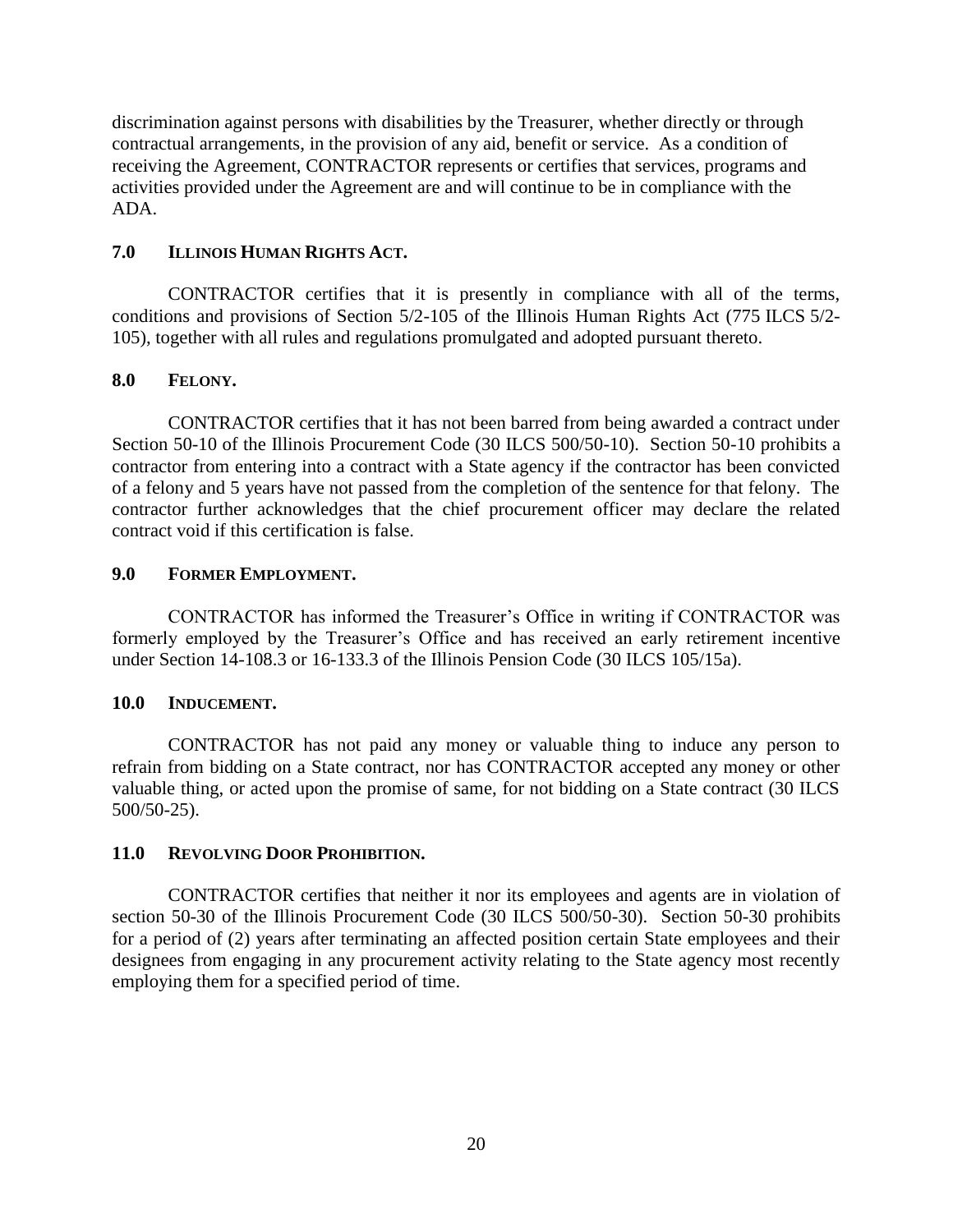#### **12.0 REPORTING ANTICOMPETITIVE PRACTICES.**

CONTRACTOR shall report to the Illinois Attorney General and the Chief Procurement Officer any suspected collusion or other anticompetitive practice among any bidders, offerors, contractors, proposers or employees of the State (30 ILCS 500/50-40, /50-45, /50-50).

#### **13.0 DISCRIMINATORY CLUB.**

CONTRACTOR agrees not to pay any dues or fees on behalf of its employees or agents or subsidize or otherwise reimburse them for payments of any dues or fees to a discriminating club as prohibited by Section 2 of the Discriminatory Club Act (775 ILCS 25/2).

#### **14.0 TAXPAYER IDENTIFICATION NUMBER AND LEGAL STATUS OF CONTRACTOR.**

CONTRACTOR shall be in compliance with applicable tax requirements and shall be current payment of such taxes. Under penalty of perjury, CONTRACTOR certifies that #

is its correct Taxpayer Identification Number and that it is doing business as a (please check one):

|               | Individual                           | <b>Government Entity</b>        |
|---------------|--------------------------------------|---------------------------------|
|               | Sole Proprietor                      | Nonresident alien               |
|               | Partnership/Legal Corporation        | Estate or trust                 |
|               | Tax Exempt                           | Pharmacy (Non-Corp.)            |
|               | Corporation providing or billing     | Pharmacy/Funeral                |
| Home/Cemetery |                                      |                                 |
|               | medical and/or health care services  | (Corp.)                         |
|               | Corporation NOT providing or billing | Limited Liability Company       |
| (select)      |                                      |                                 |
|               | medical and/or health care services  | applicable tax classification.) |
|               | Other:                               | $\Box$ C = corporation          |
|               |                                      | $\Box$ P = partnership          |

#### **15.0 LICENSE; AUTHORIZED BIDDER OR OFFEROR.**

CONTRACTOR, directly or through its employees, shall have and maintain any license required by this Agreement. CONTRACTOR further certifies that it is a legal entity authorized to do business in Illinois prior to the submission of the bid, offer, or proposal pursuant to section 20-43 of the Illinois Procurement Code (30 ILCS 500/20-43).

#### **16.0 APPROPRIATION.**

This Agreement is subject to termination and cancellation in any year for which the General Assembly fails to make an appropriation for payments under the terms of the contract.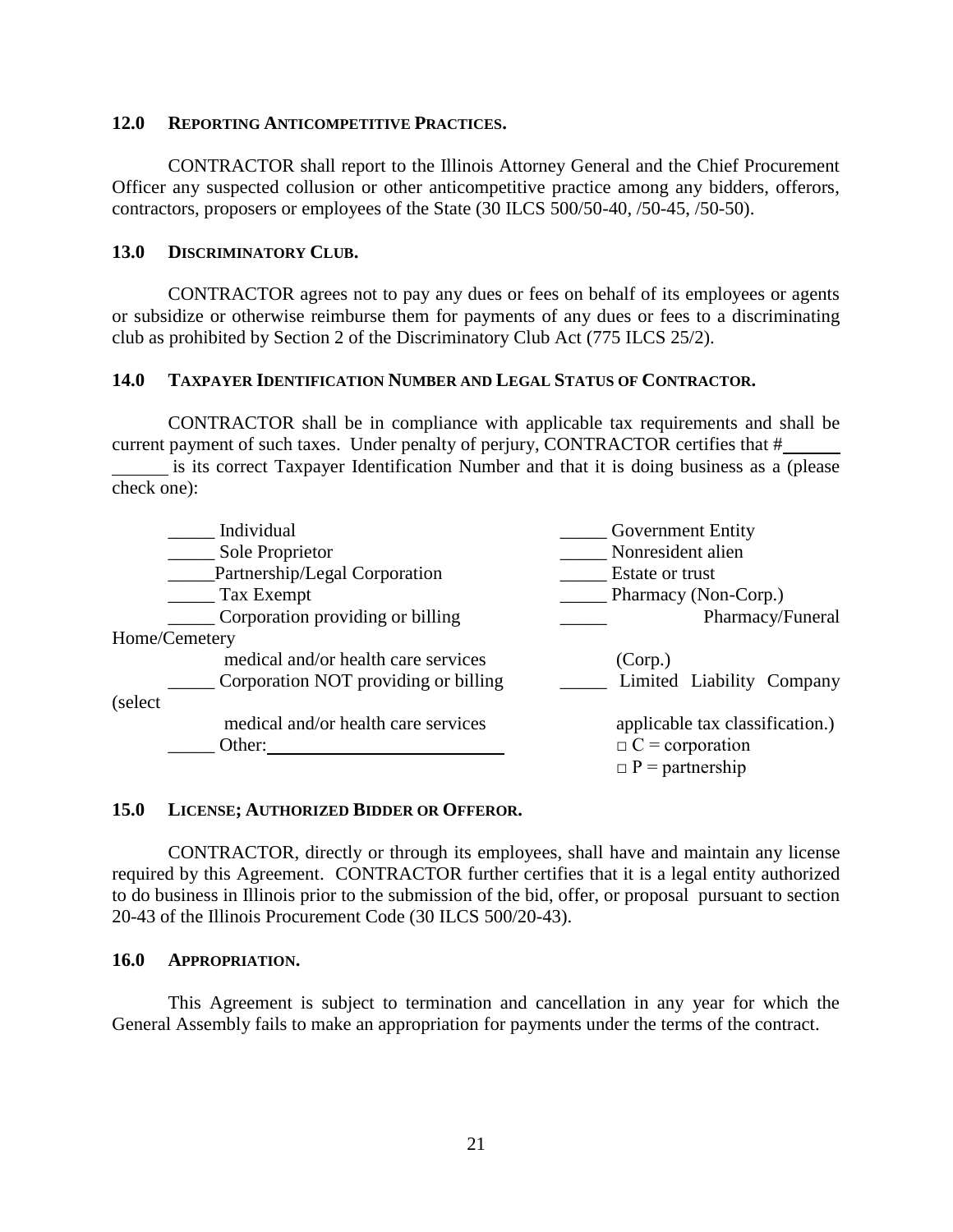#### **17.0 RECORDS RETENTION; RIGHT TO AUDIT.**

CONTRACTOR agrees to maintain books and records related to the performance of the contract and necessary to support amounts charged to the State under the contract for a minimum of three years from the last action on the contract or after termination of the Agreement, whichever is longer. Contractor further agrees to cooperate fully with any audit and to make the books and records available for review and audit by the Auditor General, chief procurement officers, internal auditor and the Treasurer; CONTRACTOR agrees to cooperate fully with any audit conducted by the Auditor General or the Treasurer and to provide full access to all relevant materials. The three-(3)-year period shall be extended for the duration of any audit in progress during the term. Failure to maintain the books, records and supporting documents required by this Section shall establish a presumption in favor of the State for the recovery of any funds paid by the State under this Agreement for which adequate books, records, and supporting documentation are not available to support their purported disbursement.

#### **18.0 CONFLICTS OF INTEREST.**

CONTRACTOR has disclosed, and agrees that it is under a continuing obligation to disclose, to the Treasurer financial or other interests (public or private, direct or indirect) that may be a potential conflict of interest that would prohibit CONTRACTOR from entering into or performing the Agreement. Conflicts of interest include, but are not limited to, conflicts under Section 1400.5020 of the Treasurer's Procurement Rules (44 Ill. Adm. Code 1400.5020) and Sections 50-13, 50-20, and 50-35 of the Illinois Procurement Code (30 ILCS 500/50).

#### **19.0 LATE PAYMENTS.**

Late payment charges, if any, shall not exceed the formula established in the Illinois Prompt Payment Act (30 ILCS 540/1) and the Illinois Administrative Code (74 Ill. Adm. Code 900).

#### **20.0 LIABILITY.**

The State's liability for damages is expressly limited by and subject to the provisions of the Illinois Court of Claims Act (705 ILCS 505/1) and to the availability of suitable appropriations.

#### **21.0 DEBT DELINQUENCY.**

CONTRACTOR certifies that it, or any affiliate, is not barred from being awarded a contract or subcontract under section 50-11 of the Illinois Procurement Code (30 ILCS 500/50- 11). Section 50-11 prohibits a contractor from entering into a contract with the Treasurer's Office if it knows or should know that it, or any affiliate, is delinquent in the payment of any debt to the State as defined by the Debt Collection Board. CONTRACTOR further acknowledges that the Treasurer's Office may declare the Agreement void if this certification is false or if CONTRACTOR or any affiliate is determined to be delinquent in payment of any debt during the term of the Agreement.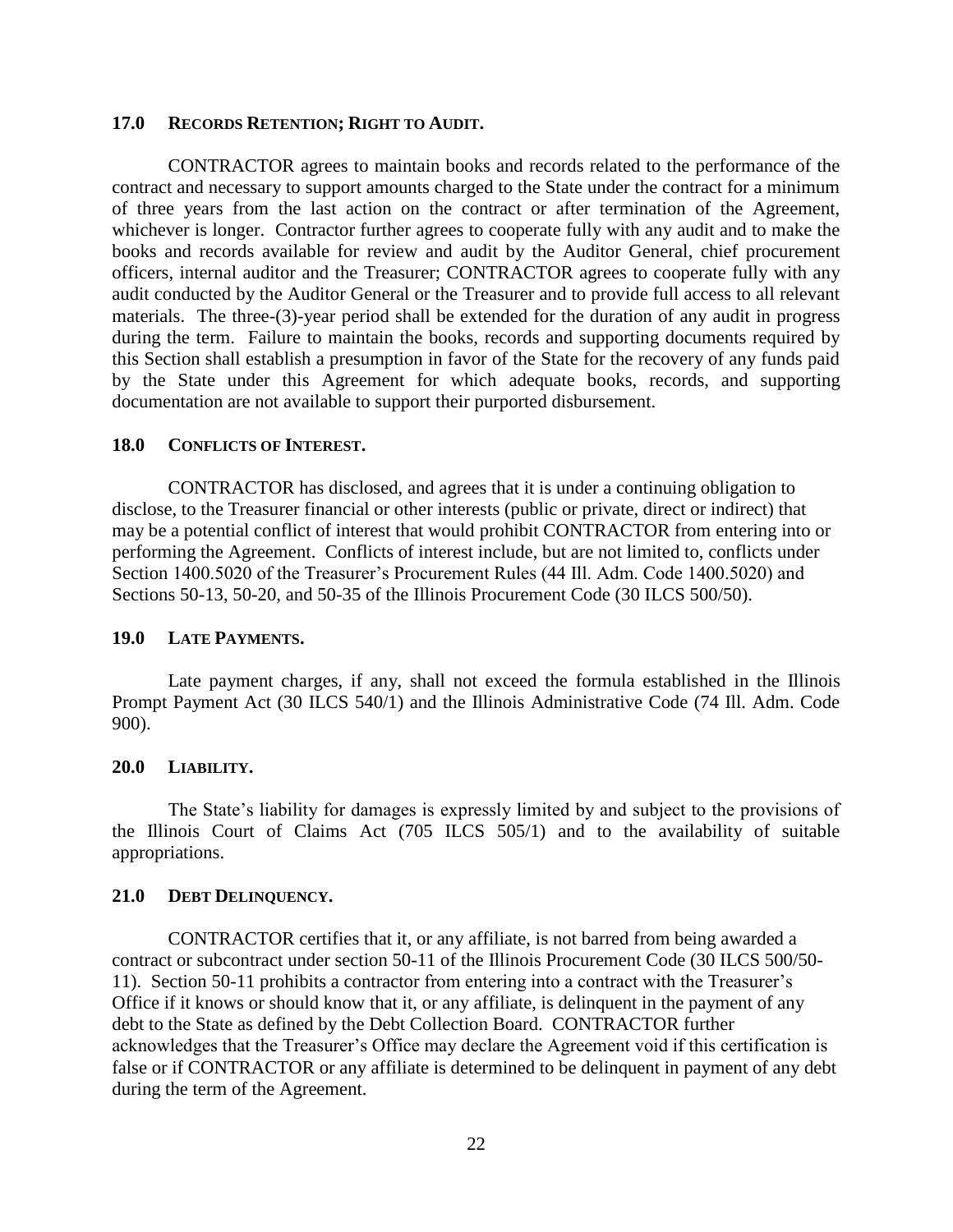#### **22.0 EDUCATIONAL LOAN DEFAULT.**

CONTRACTOR certifies that it is not barred from being awarded a contract under the Educational Loan Default Act (5 ILCS 385). Section 3 of the Educational Loan Default Act prohibits an individual from entering into a contract with the Treasurer's Office if that individual is in default of an educational loan. CONTRACTOR further acknowledges that the Treasurer's Office may declare the Agreement void if this certification is false or if CONTRACTOR is determined to be in default of an educational loan during the term of the Agreement.

#### **23.0 FORCE MAJEURE.**

Failure by either party to perform its duties and obligations shall be excused by unforeseeable circumstances beyond its reasonable control, including acts of nature, acts of the public enemy, riots, labor or material shortages, labor disputes, fire, flood, explosion, legislation, and governmental regulation.

#### **24.0 ANTITRUST ASSIGNMENT.**

CONTRACTOR hereby assigns, sells and transfers to the State of Illinois all right, title and interest in and to any claims and causes of action arising under antitrust laws of Illinois or the United States relating to the subject matter of the Agreement.

#### **25.0 PROHIBITION OF GOODS FROM FORCED LABOR.**

CONTRACTOR certifies that it is not barred from being awarded a contract under the State Prohibition of Goods from Forced Labor Act (30 ILCS 583). Section 10 of the State Prohibition of Goods from Forced Labor Act prohibits a contractor from entering into a contract with the Treasurer's Office if that contractor knew that the foreign-made equipment, materials, or supplies furnished to the State were produced in whole or part by forced labor, convict labor, or indentured labor under penal sanction. CONTRACTOR further acknowledges that the Treasurer's Office may declare the Agreement void if this certification is false or if CONTRACTOR is determined to have known that the foreign-made equipment, materials, or supplies furnished to the State during the term of the Agreement were produced in whole or part by forced labor, convict labor, or indentured labor under penal sanction.

#### **26.0 PROHIBITION OF GOODS FROM CHILD LABOR.**

CONTRACTOR certifies in accordance with Public Act 94-0264 that no foreign-made equipment, materials, or supplies furnished to the State under the contract have been produced in whole or in part by the labor of any child under the age of 12.

#### **27.0 SARBANES-OXLEY ACT AND ILLINOIS SECURITIES LAW.**

CONTRACTOR certifies that it is not barred from being awarded a contract or subcontract under section 50-10.5 of the Illinois Procurement Code (30 ILCS 500). Section 50-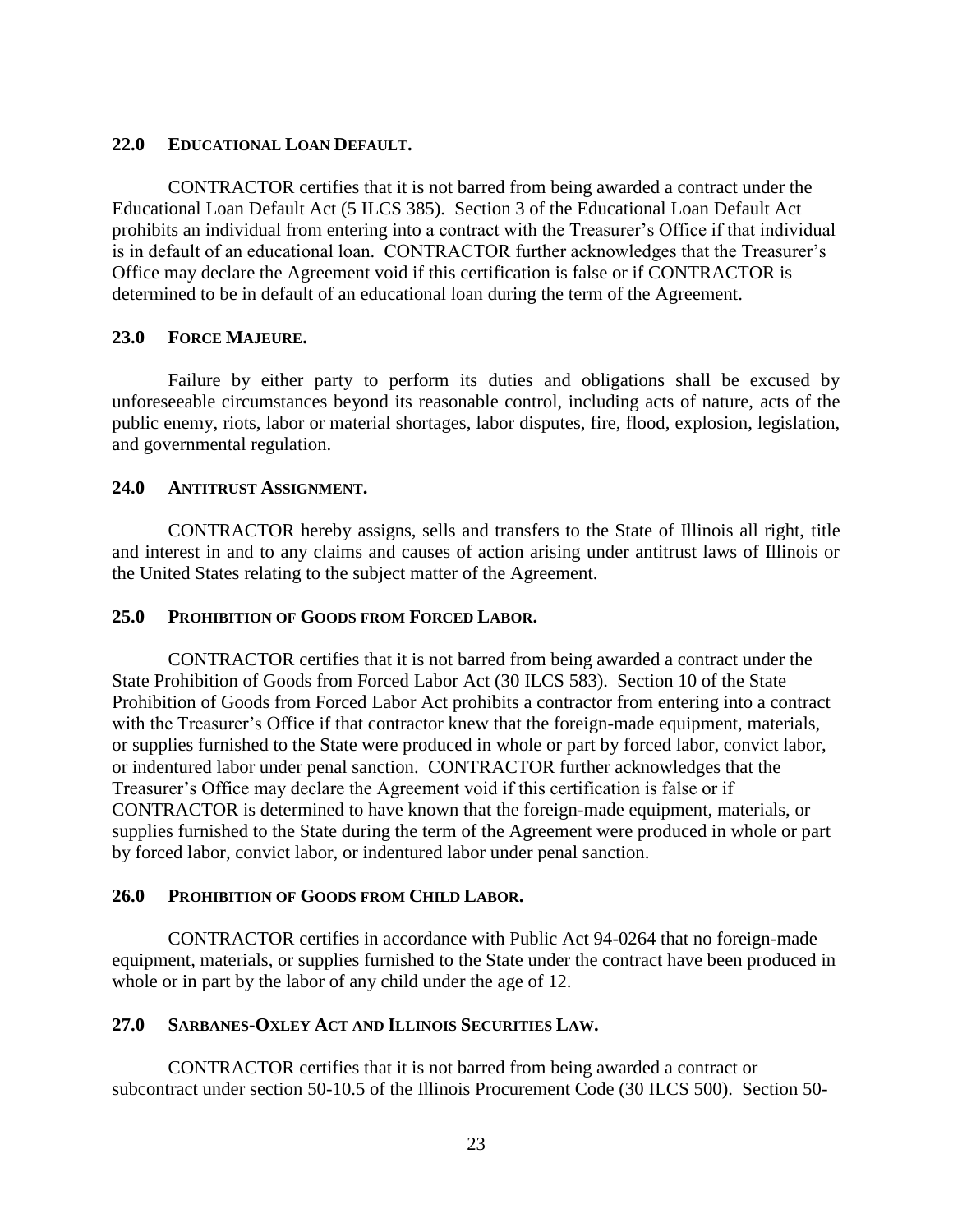10.5, amongst other things, prohibits a contractor from bidding or entering into a contract or subcontract with the Treasurer's Office if the contractor or any officer, director, partner, or other managerial agent of the contractor has been convicted in the last 5 years of a felony under the Sarbanes-Oxley Act of 2002 or a Class 3 or Class 2 felony under the Illinois Securities Law of 1953 or if the contractor is in violation of Subsection (e). CONTRACTOR further acknowledges that the Treasurer's Office may declare the agreement void if this certification is false or if CONTRACTOR is determined to have been convicted of a felony under the Illinois Sarbanes-Oxley Act of 2002 or a Class 3 or Class 2 felony under the Illinois Securities Law of 1953 during the term of the agreement.

#### **28.0 DISPUTES.**

Any claim against the State arising out of this Agreement must be filed exclusively with the Illinois Court of Claims (705 ILCS 505/1). The State shall not enter into binding arbitration to resolve any agreement dispute. The State of Illinois does not waive sovereign immunity by entering into this Agreement. Any provision containing a citation to an Illinois statute (cited "ILCS") may not contain the complete statutory language. The official text, which is incorporated by reference, may be found in the appropriate chapter and section of the Illinois Compiled Statutes. An unofficial version may be viewed at www.ilga.gov.

#### **29.0 THIRD PARTY PAYMENTS.**

CONTRACTOR certifies that no fee was paid to a third-party in expectation of being awarded a contract by the Treasurer.

## **30.0 MOST FAVORABLE TERMS.**

If more favorable terms are granted by the CONTRACTOR to any similar governmental agency in any state in a contemporaneous agreement let under the same or similar financial terms and circumstances for comparable supplies or services, the more favorable terms will be applicable under the Agreement between the Treasurer's Office and the CONTRACTOR.

#### **31.0 BOARD OF ELECTIONS REGISTRATION.**

The CONTRACTOR certifies that they are **not required to register** as a business entity with the State Board of Elections pursuant to the Illinois Procurement Code (30 ILCS 500/20-160). Further, the CONTRACTOR acknowledges that all contracts or subcontracts between State agencies and a business entity that do not comply with this Section shall be voidable under Section 50-60 of the Illinois Procurement Code (30 ILCS 500/50-60).

#### *(or)*

The CONTRACTOR certifies that they **have registered** as a business entity with the State Board of Elections and acknowledges a continuing duty to update the registration pursuant to the Illinois Procurement Code (30 ILCS 500/20-160). Further, the CONTRACTOR acknowledges that all contracts or subcontracts between State agencies and a business entity that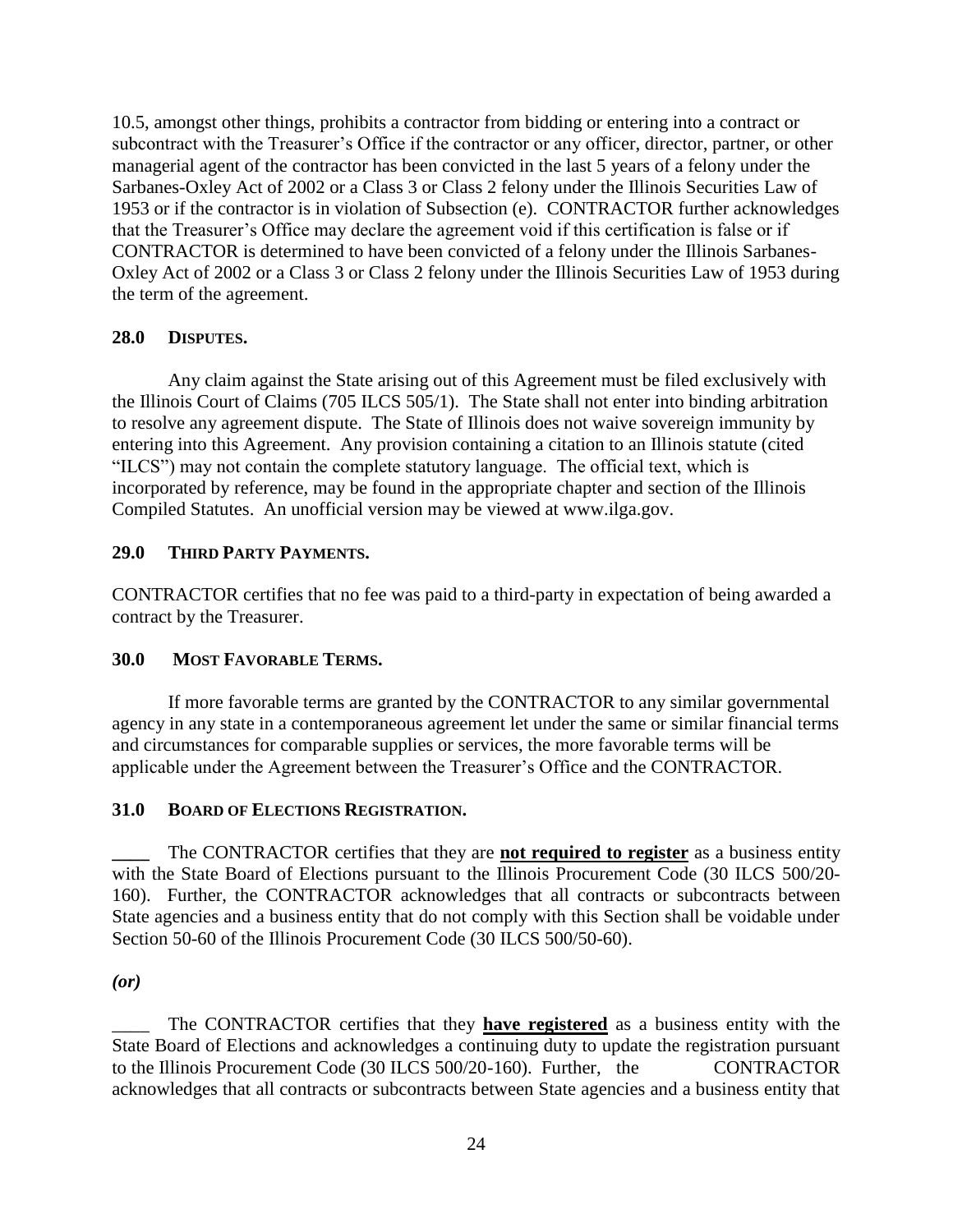do not comply with this Section shall be voidable under Section 50-60 of the Illinois Procurement Code (30 ILCS 500/50-60).

#### **32.0 COLLECTION AND REMITTANCE OF ILLINOIS USE TAX.**

The CONTRACTOR certifies that it is not barred from being awarded a contract under section 50-12 of the Illinois Procurement Code (30 ILCS 500/50-12). Section 50-12 prohibits a contractor from entering into a contract or subcontract with a State agency if the CONTRACTOR or affiliate has failed to collect and remit Illinois Use Tax on all sales of tangible personal property into the State of Illinois in accordance with the provisions of the Illinois Use Tax Act. The CONTRACTOR further acknowledges that the contract or subcontract may be voided if this certification is false.

#### **33.0 ENVIRONMENTAL PROTECTION ACT VIOLATIONS.**

The CONTRACTOR certifies that it is not barred from being awarded a contract or subcontract under section 50-14 of the Illinois Procurement Code (30 ILCS 500/50-14). Section 50-14 prohibits a CONTRACTOR from entering into a contract or subcontract with a State agency if the CONTRACTOR has been found by a court or the Pollution Control Board to have committed a willful or knowing violation of the Environmental Protection Act within the last (5) years. The CONTRACTOR further acknowledges that the contracting State agency may declare the related contract or subcontract void if this certification is false.

#### **34.0 LEAD POISONING PREVENTION ACT VIOLATIONS.**

The CONTRACTOR certifies that it is not barred from entering into a contract or subcontract under section 50-14.5 of the Illinois Procurement Code (30 ILCS 500/50-14.5). Section 50-14.5 prohibits a CONTRACTOR from entering into a contract or subcontract with the State of Illinois or a State agency if the CONTRACTOR, while the owner of a residential building, committed a willful or knowing violation of the Lead Poisoning Prevention Act. The CONTRACTOR further acknowledges that the Treasurer may declare the related contract or subcontract void if this certification is false.

#### **35.0 BOND ISSUANCES.**

The CONTRACTOR certifies that it is not barred from being awarded a contract or subcontract under section 50-21 of the Illinois Procurement Code (30 ILCS 500/50-21). Section 50-21 prohibits State agencies from entering into contracts or subcontracts with respect to the issuances of bonds or other securities by the State or a State agency with any entity that uses an "independent consultant" as defined in section 50-21.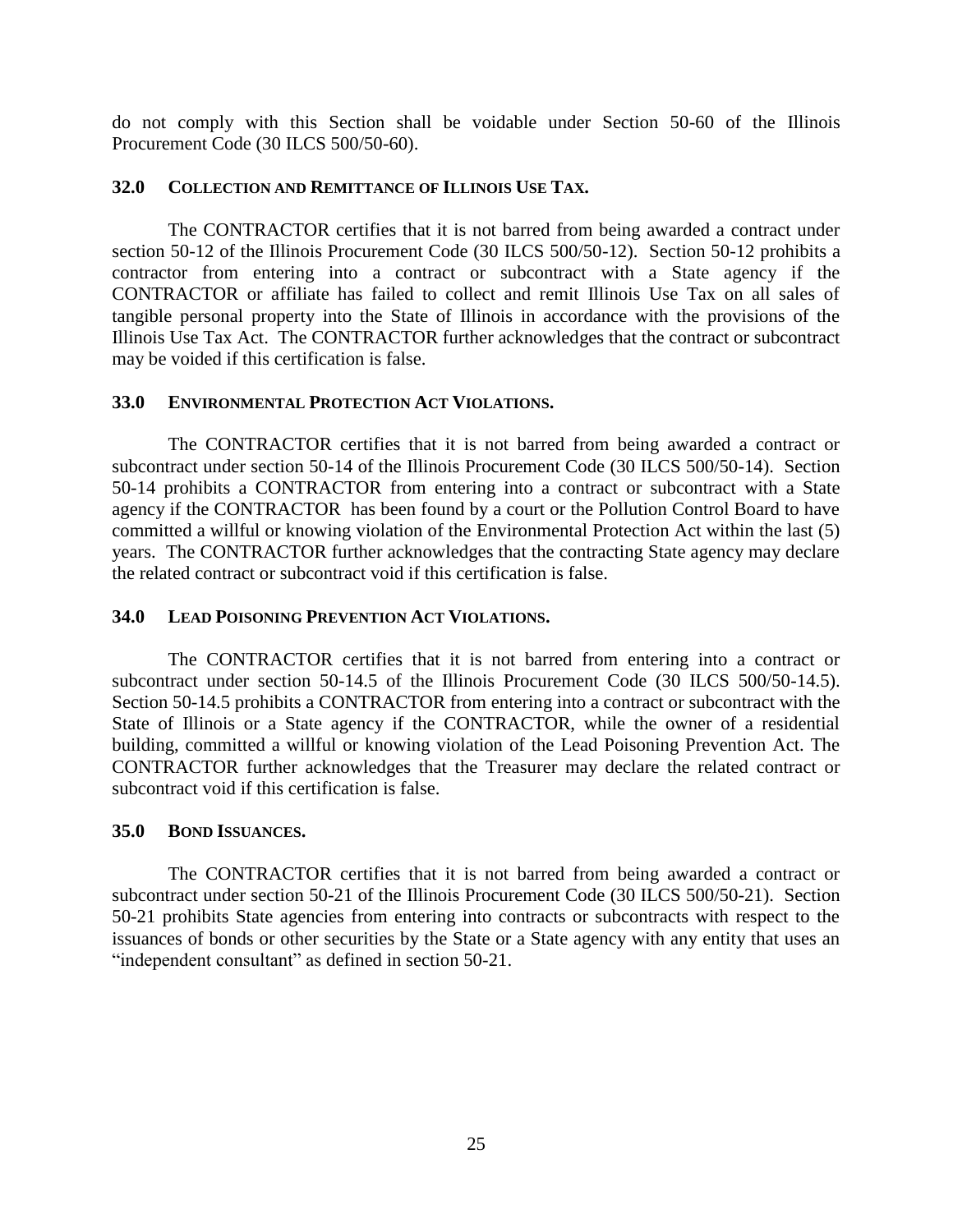#### **36.0 POLITICAL CONTRIBUTIONS.**

The CONTRACTOR certifies that it is not barred from being awarded a contract or subcontract under section 50-37 of the Illinois Procurement Code (30 ILCS 500/50-37). Section 50-37 prohibits business entities whose contracts with State agencies, in the aggregate, annually total more than \$50,000, or whose aggregate pending bids and proposals on State contracts total more than \$50,000, and any affiliated entities or affiliated persons of such business entity, from making any contributions to any political committee established to promote the candidacy of the office holder responsible for awarding the contract on which the business entity has submitted a bid or proposal during the period beginning on the date the invitation for bids or request for proposals are issued and ending on the day after the date the contract is awarded.

#### **37.0 LOBBYING RESTRICTIONS.**

The CONTRACTOR certifies that it is not barred from being awarded a contract or subcontract under section 50-38 of the Illinois Procurement Code (30 ILCS 500/50-38). Section 50-38 prohibits a CONTRACTOR from billing the State for any lobbying costs, fees, compensation, reimbursements, or other remuneration provided to any lobbyist who assisted the CONTRACTOR in obtaining the contract or subcontract.

#### **38.0 DISCLOSURE OF BUSINESS OPERATIONS WITH IRAN (30 ILCS 500/50-36).**

Each bid, offer, or proposal submitted for a State contract, other than a small purchase defined in Section 20-20 [of the Illinois Procurement Code], shall include a disclosure of whether or not the bidder, offeror, or proposing entity, or any of its corporate parents or subsidiaries, within the 24 months before submission of the bid, offer, or proposal had business operations that involved contracts with or provision of supplies or services to the Government of Iran, companies in which the Government of Iran has any direct or indirect equity share, consortiums or projects commissioned by the Government of Iran and:

- (1) more than 10% of the company's revenues produced in or assets located in Iran involve oilrelated activities or mineral-extraction activities; less than 75% of the company's revenues produced in or assets located in Iran involve contracts with or provision of oil-related or mineral – extraction products or services to the Government of Iran or a project or consortium created exclusively by that Government; and the company has failed to take substantial action; or
- (2) the company has, on or after August 5, 1996, made an investment of \$20 million or more, or any combination of investments of at least \$10 million each that in the aggregate equals or exceeds \$20 million in any 12- month period that directly or significantly contributes to the enhancement of Iran's ability to develop petroleum resources of Iran.

You must check one of the following items and if item 2 is checked you must also make the necessary disclosure: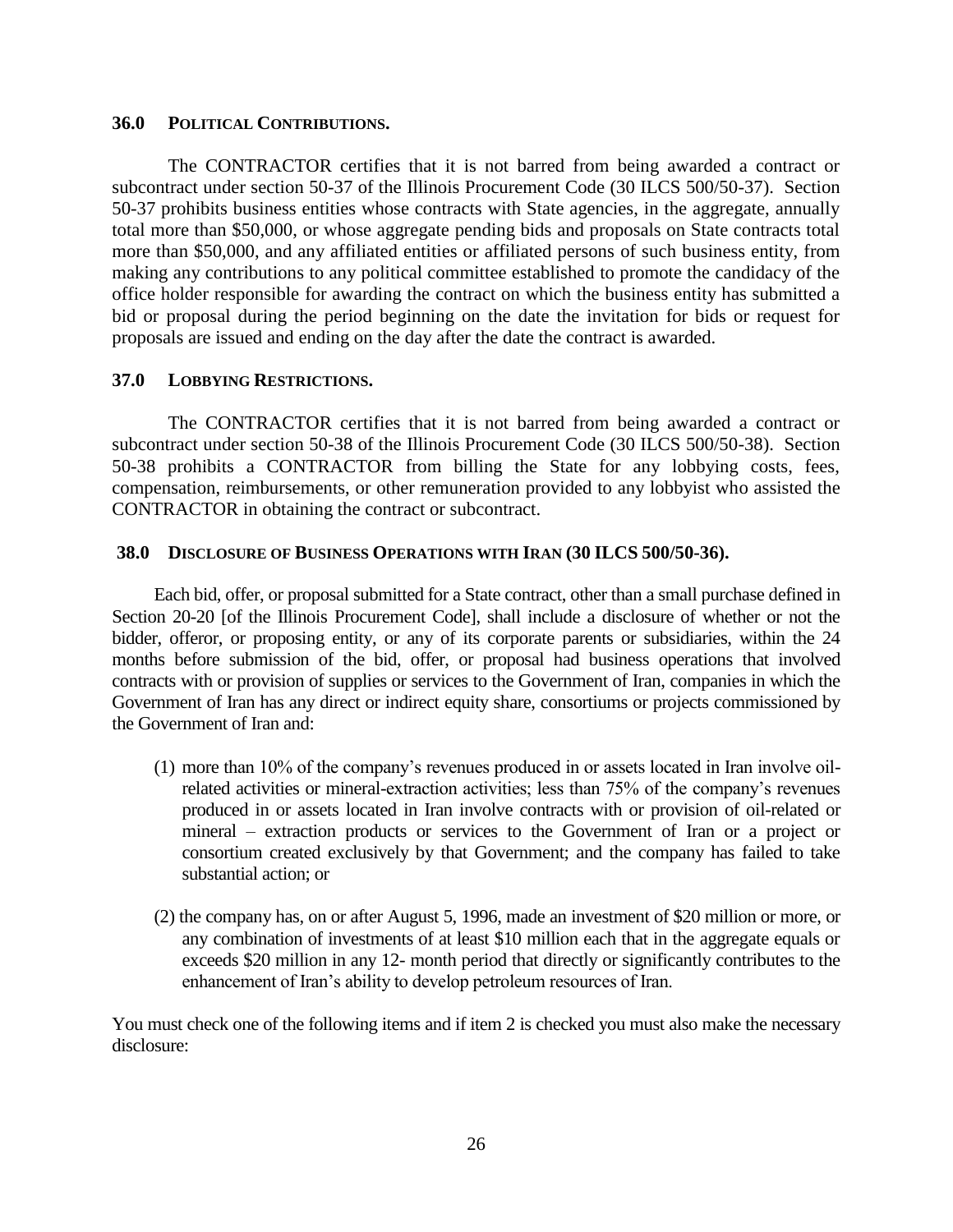\_\_\_ There are no business operations that must be disclosed to comply with the above cited law.

\_\_\_ The following business operations are disclosed to comply with the above cited law:

**CONTRACTOR** 

\_\_\_\_\_\_\_\_\_\_\_\_\_\_\_\_\_\_\_\_\_\_\_\_\_\_\_\_\_\_\_\_\_\_\_\_\_\_\_\_\_\_\_

i<br>L

By:

Signature

Name

Title

Date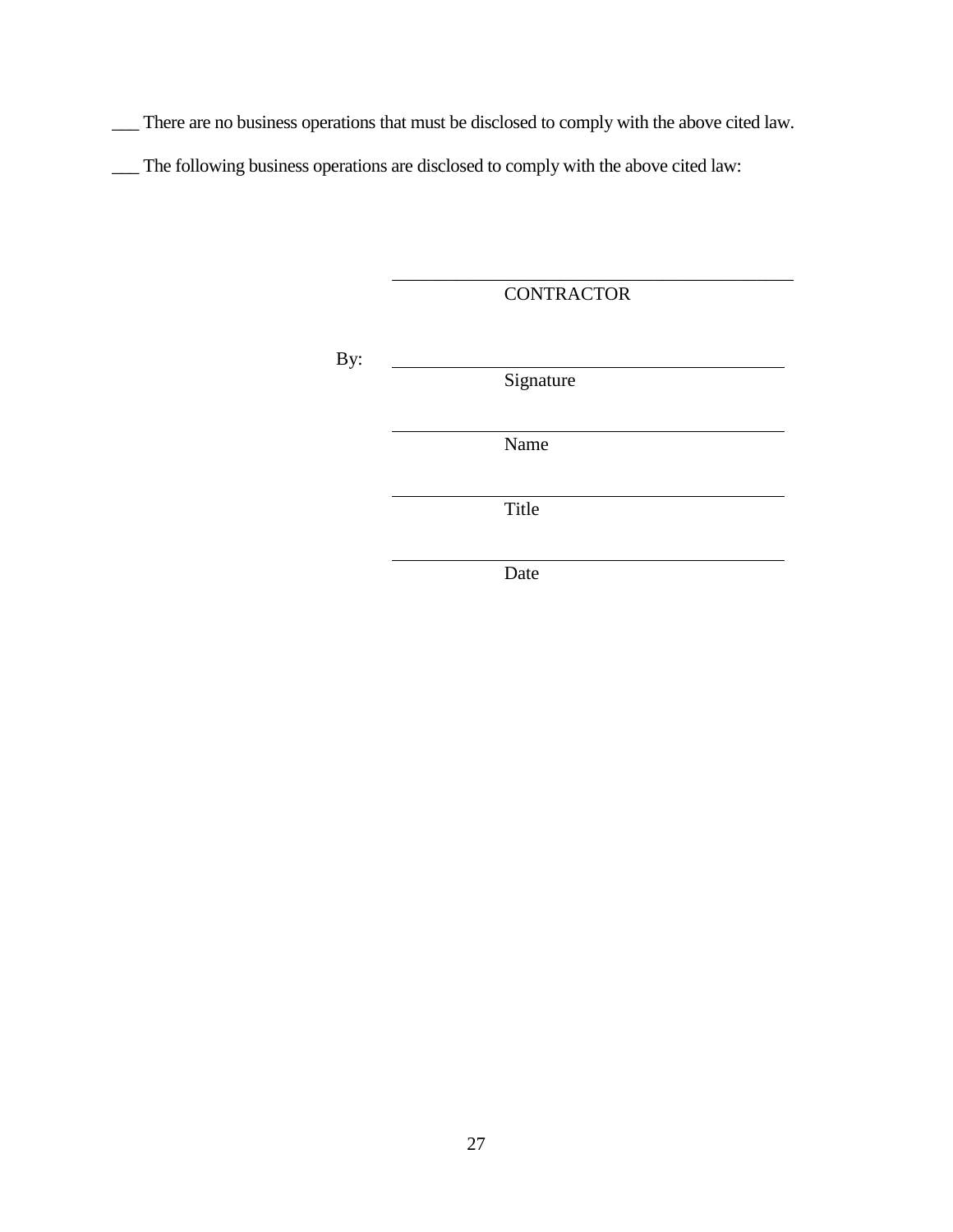#### <span id="page-27-0"></span>**Appendix B**

#### DISCLOSURES FINANCIAL INTEREST AND POTENTIAL CONFLICTS OF INTEREST (Disclosure Form A)

The Treasurer's Procurement Regulations (44 Ill. Adm. Code 1400.5035) require that contractors/offerors desiring to enter into certain contracts with the State of Illinois must disclose the financial and potential conflicts of interest information as specified below.

Contractor/offeror shall disclose the financial interest and potential conflicts of interest information identified in Sections 1 and 2 below as a condition of receiving an award or contract. Submit this information along with your bid, proposal or offer.

This requirement applies to contracts with an annual value exceeding \$10,000.

A publicly traded entity may submit its 10K disclosure in satisfaction of the disclosure requirements set forth in both Sections 1 and 2 below.

Sec. 1. Disclosure of Financial Interest in the Contractor/Offeror

a. If any individuals have one of the following financial interests in the contractor/offeror (or its parent), please check all that apply and show their name and address:

| Ownership exceeding 5%                           |  |
|--------------------------------------------------|--|
| Ownership value exceeding \$106,447.20           |  |
| Distributive Income Share exceeding 5%           |  |
| Distributive Income Share exceeding \$106,447.20 |  |

| Name: |  |
|-------|--|
|       |  |

Address: \_\_\_\_\_\_\_\_\_\_\_\_\_\_\_\_\_\_\_\_\_\_\_\_\_\_\_\_\_\_\_\_\_\_\_\_\_\_\_\_\_\_\_\_\_\_\_\_\_\_\_\_

- b. For each individual named above, show the type of ownership/distributable income share: sole proprietorship \_\_\_\_\_\_ stock \_\_\_\_\_\_ partnership \_\_\_\_\_ other (explain)
- c. For each individual named above, show the dollar value or proportionate share of the ownership interest in the contractor/offeror (or its parent) as follows:

If the proportionate share of the named individual(s) in the ownership of the contractor/offeror (or its parent) is 5% or less, and if the value of the ownership interest of the named individual(s) is  $$106,447.20$  or less, check here ( $\qquad \qquad$ )

If the proportionate share of ownership exceeds 5% or the value of the ownership interest exceeds \$106,447.20, show either.

The percent of ownership \_\_\_\_\_\_\_\_\_\_\_\_%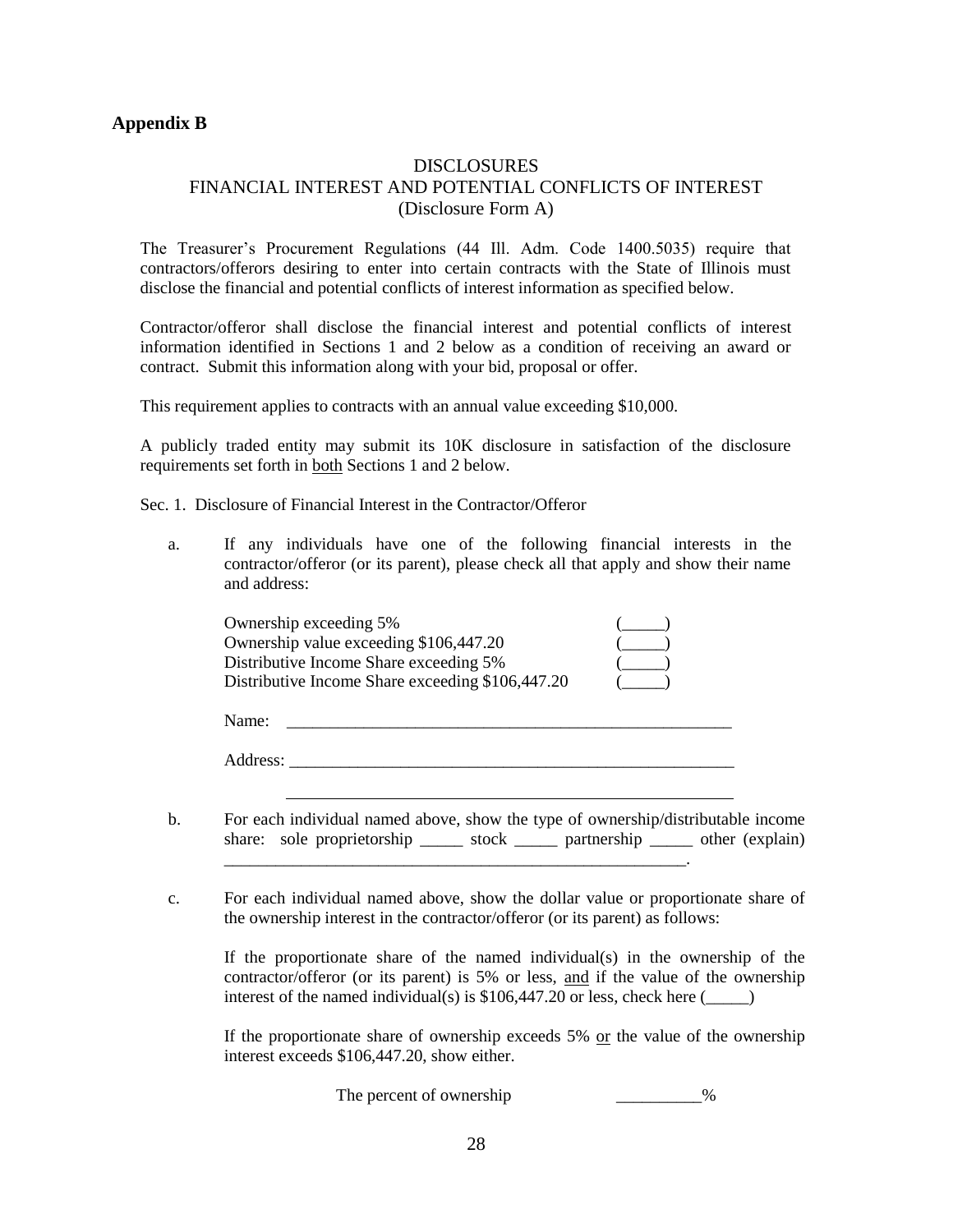or The value of the ownership interest  $\quad \quad \text{\&} \quad \quad \text{\&}$ 

Sec. 2. Disclosure of Potential Conflicts of Interest. For each of the individuals having the level of financial interest identified in Section 1 above, check "Yes" or "No" to indicate which, if any, of the following potential conflicts of interest relationships apply. If "Yes," please describe (use space under applicable section to explain your answers – attach additional pages as necessary).

| a.             | State employment, currently or in the previous 3<br>years, including contractual employment of services                                                                                                                                                                                                                                                                                                                              | Yes | N <sub>0</sub> |
|----------------|--------------------------------------------------------------------------------------------------------------------------------------------------------------------------------------------------------------------------------------------------------------------------------------------------------------------------------------------------------------------------------------------------------------------------------------|-----|----------------|
| b.             | State employment for spouse, father, mother, son, or<br>daughter, including contractual employment for<br>services in the previous 2 years.                                                                                                                                                                                                                                                                                          | Yes | N <sub>o</sub> |
| $\mathbf{c}$ . | Elective status; the holding of elective office of the<br>State of Illinois, the government of the United States,<br>any unit of local government authorized by the<br>Constitution of the State of Illinois, or the statutes of<br>the State of Illinois currently or in the previous 3 years.                                                                                                                                      | Yes | N <sub>0</sub> |
| d.             | Relationship to anyone holding elective office<br>currently or in the previous 2 years; spouse, father,<br>mother, son, or daughter.                                                                                                                                                                                                                                                                                                 | Yes | N <sub>o</sub> |
| e.             | Appointive office; the holding of any appointive<br>government office of the State of Illinois, the United<br>States of America, or any unit of local government authorized<br>by the Constitution of the State of Illinois or the statutes of the<br>State of Illinois, which office entitles the holder to<br>compensation in excess of expenses incurred in the discharge<br>of that office currently or in the previous 3 years. | Yes | N <sub>o</sub> |
| f.             | Relationship to anyone holding appointive office<br>currently or in the previous 2 years; spouse, father,<br>mother, son, or daughter.                                                                                                                                                                                                                                                                                               | Yes | N <sub>o</sub> |
| g.             | Employment, currently or in the previous 3 years, as<br>or by any registered lobbyist of the State<br>government.                                                                                                                                                                                                                                                                                                                    | Yes | N <sub>o</sub> |
| h.             | Relationship to anyone who is or was a registered<br>lobbyist in the previous 2 years; spouse, father,<br>mother, son, or daughter.                                                                                                                                                                                                                                                                                                  | Yes | N <sub>o</sub> |
| i.             | Compensated employment, currently or in the<br>previous 3 years, by any registered election or re-<br>election committee registered with the Secretary of<br>State or any county clerk in the State of Illinois, or<br>any political action committee with either                                                                                                                                                                    | Yes | No             |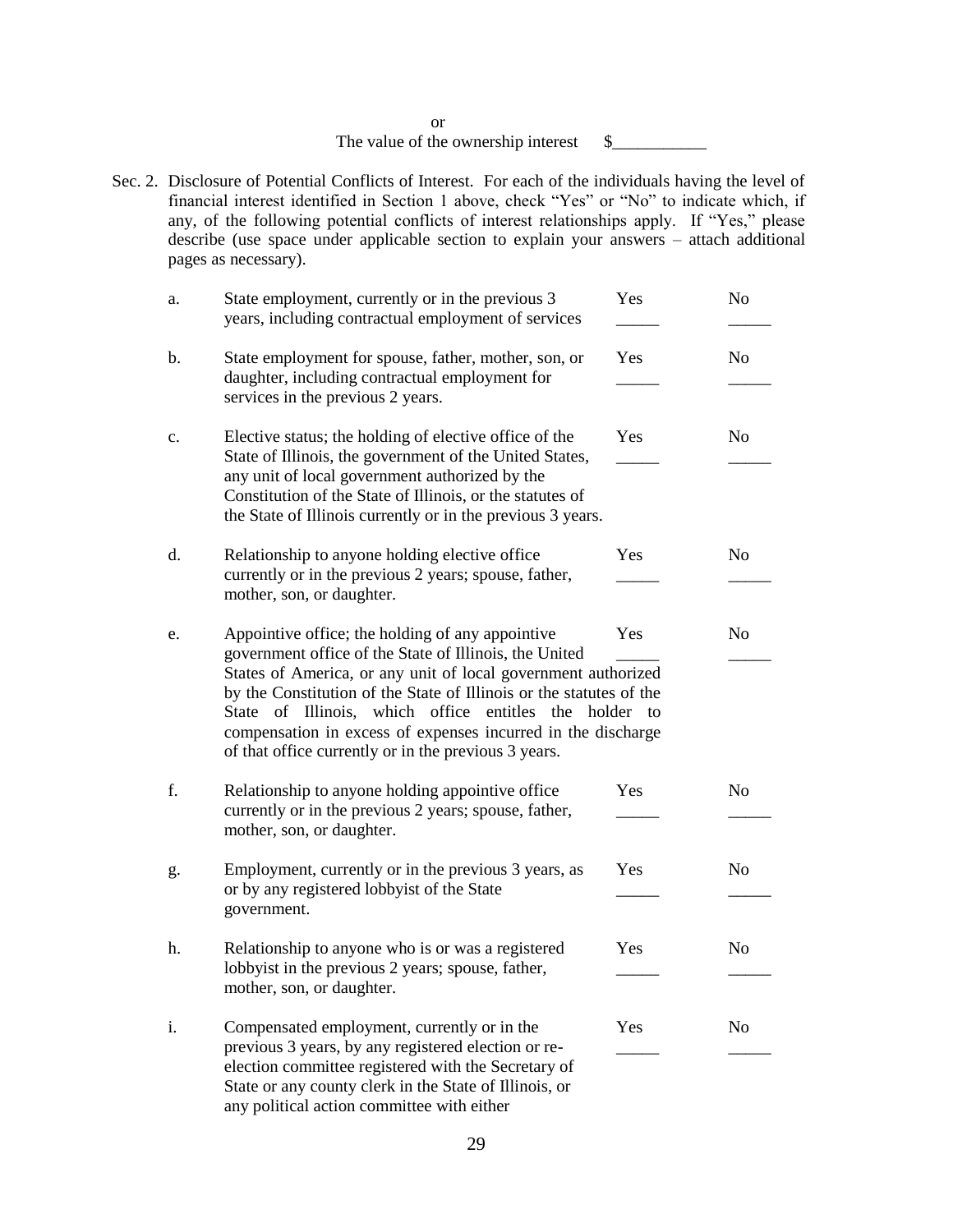the Secretary of State or the Federal Board of Elections.

j. Relationship to anyone; spouse, father, mother, son, Yes No or daughter, who is or was a compensated employee \_\_\_\_\_\_ in the last 2 years of any registered election or reelection committee registered with the Secretary of State or any county clerk in the State of Illinois, or any political action committee registered with either the Secretary of State or the Federal Board of Elections.

This disclosure is submitted on behalf of

(Name of Contractor/Offeror)

Official authorized to sign on behalf of Contractor/Offeror:

\_\_\_\_\_\_\_\_\_\_\_\_\_\_\_\_\_\_\_\_\_\_\_\_\_\_\_\_\_\_\_\_\_\_\_\_\_\_\_\_\_\_\_\_\_\_\_

Name (printed) \_\_\_\_\_\_\_\_\_\_\_\_\_\_\_\_\_\_\_\_\_\_\_\_\_\_\_\_\_\_\_\_\_\_\_\_Title \_\_\_\_\_\_\_\_\_\_\_\_\_\_\_\_\_\_\_\_\_\_\_\_

| $\sim$<br>512<br>. | и<br>$\ddotsc$<br>- |  |
|--------------------|---------------------|--|
|                    |                     |  |